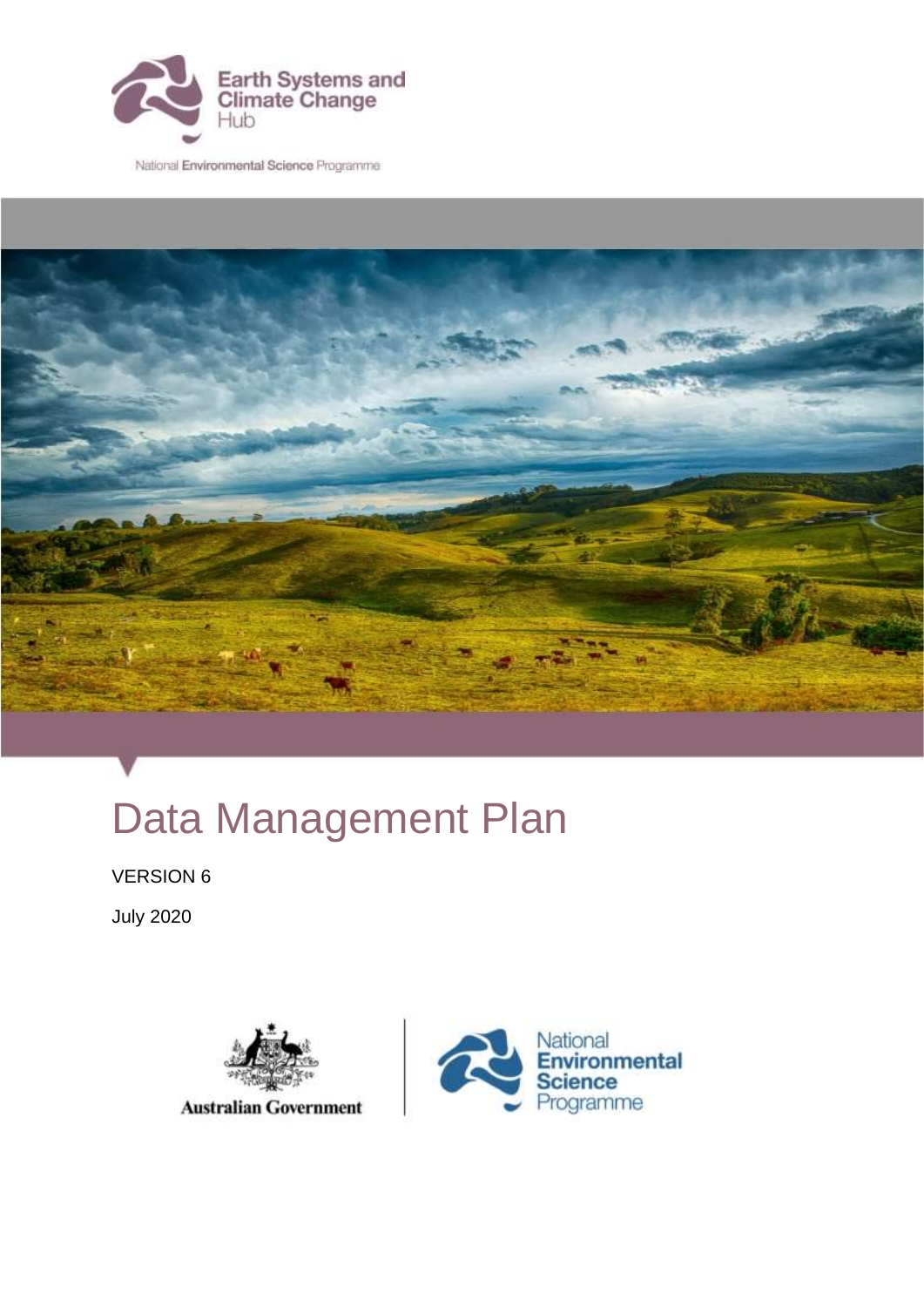| <b>Version control revision history</b><br><b>Data Management Plan</b> |                        |                                                  |                                                                            |
|------------------------------------------------------------------------|------------------------|--------------------------------------------------|----------------------------------------------------------------------------|
| <b>Version</b>                                                         | <b>Date</b><br>revised | <b>Reviewed by</b><br>(Name,<br><b>Position)</b> | <b>Comment (review/amendment type)</b>                                     |
| V4.0                                                                   |                        | <b>Aurel Moise</b>                               | 1 <sup>st</sup> draft<br>$\bullet$                                         |
| V4.1                                                                   | 3/4/2018               | <b>Geoff Gooley</b>                              | Minor edits clarifying concept of the Data<br>$\bullet$<br>Management Plan |
| V4.2                                                                   | 10/4/2018              | Marian Sheppard                                  | Reformatting and addition of version control table<br>$\bullet$            |
| V4.3                                                                   | 13/4/2018              | <b>Aurel Moise</b>                               | Incorporating edits and comment into final version<br>$\bullet$            |
| V <sub>5.1</sub>                                                       | 13/7/2019              | <b>Aurel Moise</b>                               | Added new Project data managers as required<br>$\bullet$                   |
| V6.0                                                                   | 18/5/2020              | Claire Trenham                                   | Update approaching NESP1 close out<br>$\bullet$                            |
|                                                                        |                        |                                                  | $\bullet$                                                                  |
|                                                                        |                        |                                                  | $\bullet$                                                                  |
|                                                                        |                        |                                                  | $\bullet$                                                                  |
|                                                                        |                        |                                                  | ٠                                                                          |
|                                                                        |                        |                                                  | $\bullet$                                                                  |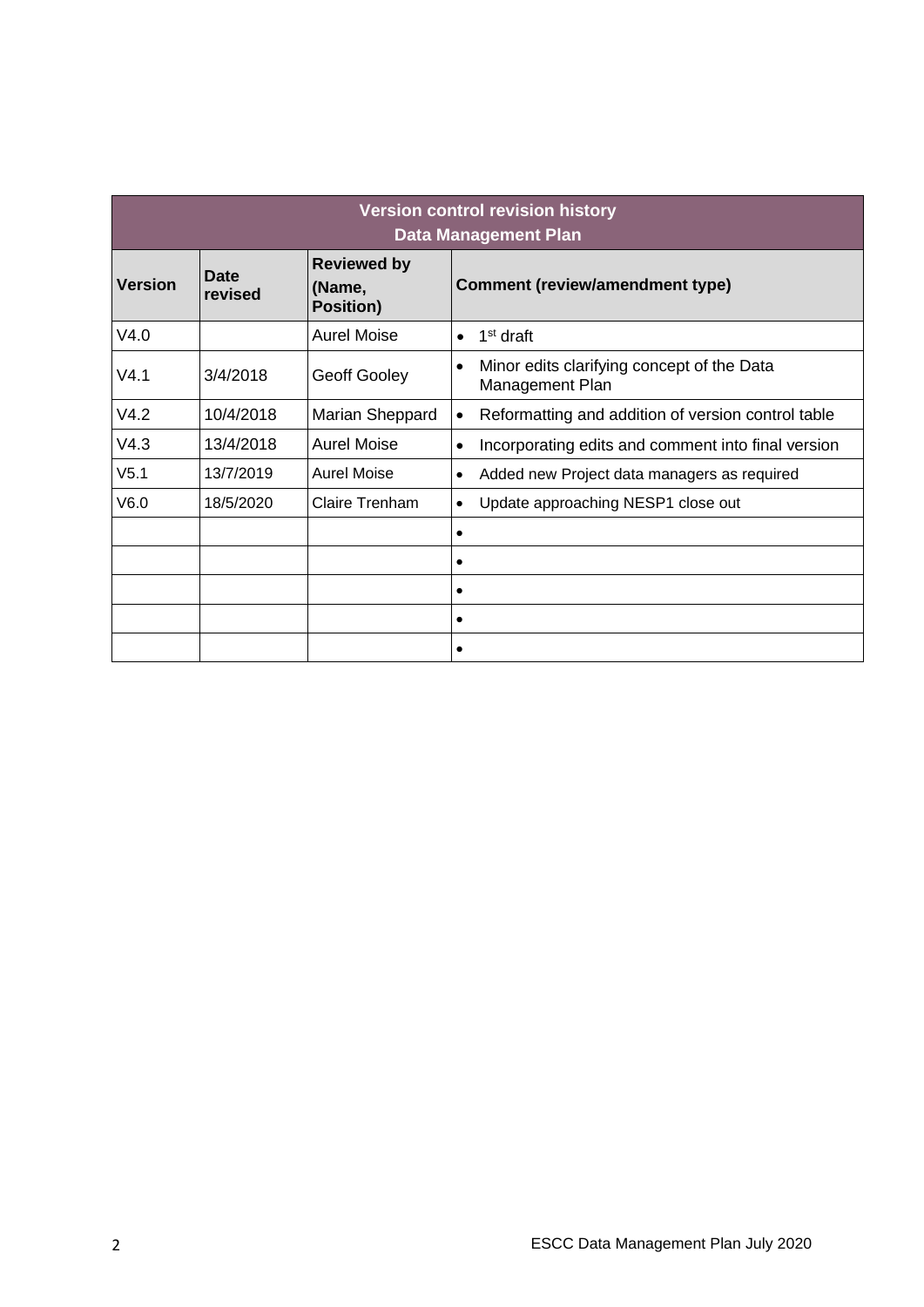#### **About this document**

Actual delivery for this deliverable:

Lead author: Claire Trenham (Chair, DMWG) and Geoff Gooley (ESCC HPMT)

Contacts: [hubcentral@nespclimate.com.au](mailto:hubcentral@nespclimate.com.au) Visit us on:<http://www.nespclimate.com.au/>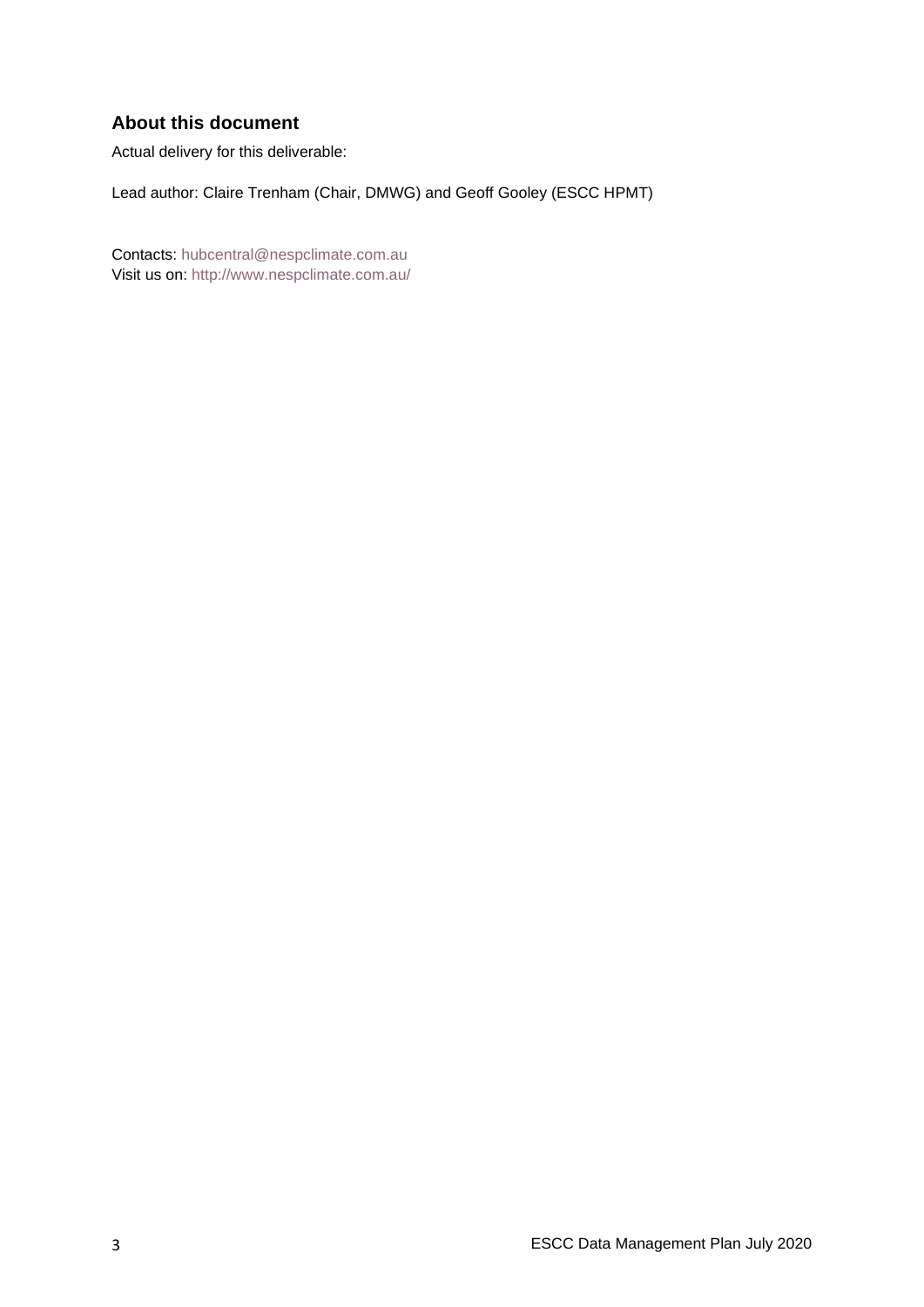## <span id="page-3-0"></span>**Contents**

| 1  |                                                                                     |  |
|----|-------------------------------------------------------------------------------------|--|
| 2  |                                                                                     |  |
| 3  |                                                                                     |  |
| 4  |                                                                                     |  |
| 5  |                                                                                     |  |
| 6  |                                                                                     |  |
| 7  |                                                                                     |  |
| 8  |                                                                                     |  |
| 9  |                                                                                     |  |
| 10 |                                                                                     |  |
| 11 |                                                                                     |  |
| 12 |                                                                                     |  |
| 13 |                                                                                     |  |
| 14 |                                                                                     |  |
| 15 |                                                                                     |  |
|    | Appendix A: Excerpt from NESP Data Accessibility Guidelines regarding peer-reviewed |  |
|    |                                                                                     |  |
|    |                                                                                     |  |
|    |                                                                                     |  |
|    |                                                                                     |  |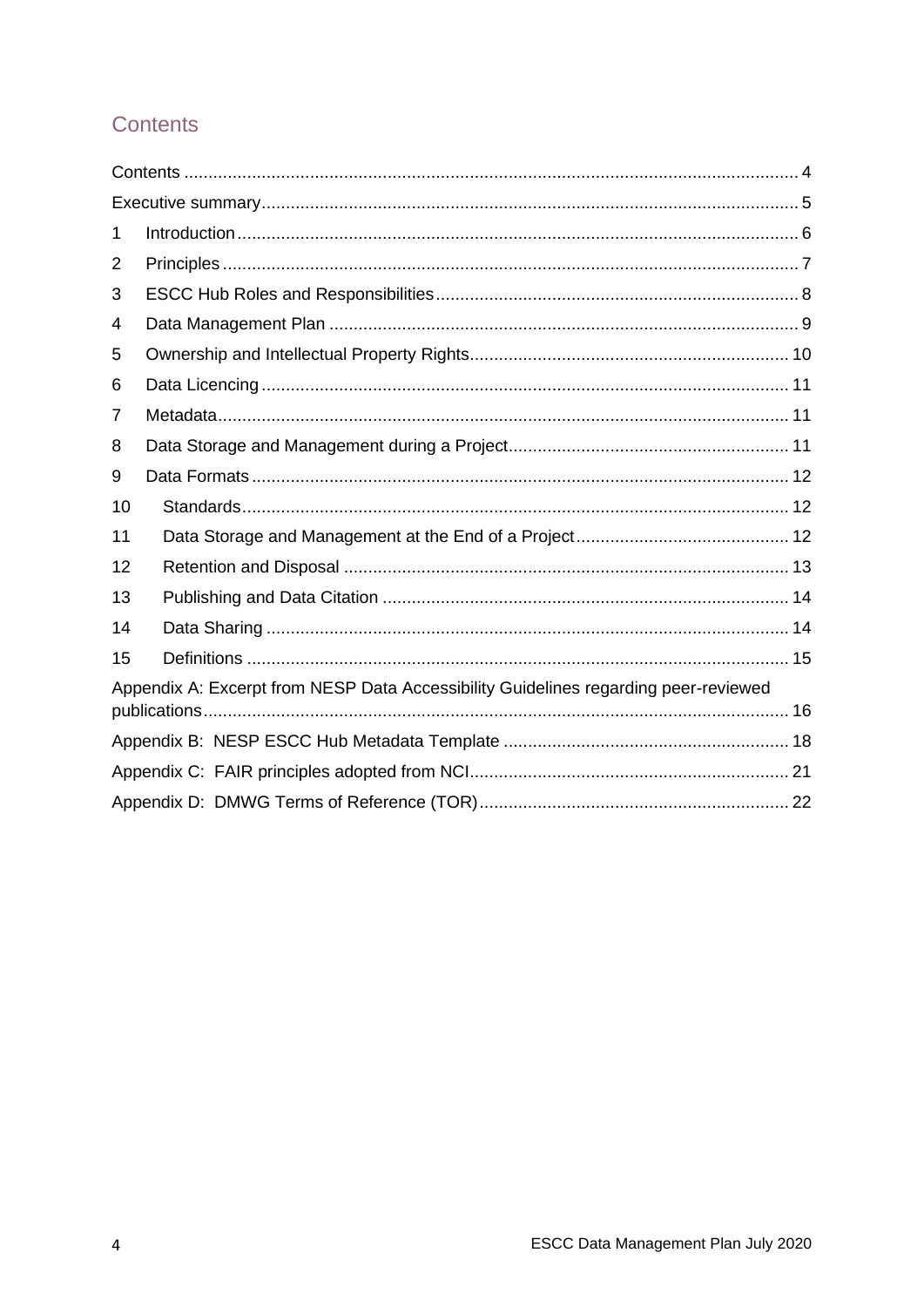#### <span id="page-4-0"></span>Executive summary

The Data Management Plan (DMP) for the NESP Earth System and Climate Change (ESCC) Hub provides an overview of the arrangements for managing and accessing the Hub's research data, information and associated terms of use. The DMP reflects the current state of the discussions, plans and intentions of the NESP ESCC Hub partners, and will be updated on an annual basis (as part of the annual Research Plan) as work progresses. Responsibility for the DMP development and implementation is with the Hub's Data Management Working Group (DMWG), a representative forum across all of the Hub's partners and research projects.

The DMP sets the framework for the handling of data produced in the NESP ESCC Hub, from curation to dissemination, and assures management of ESCC Hub data beyond the lifetime of the Hub. It therefore describes the life cycle of modelling, reanalysis and observation data collected and processed as part of the NESP ESCC Hub research project delivery.

The focus of the DMWG is on encouraging good data management as an essential element of research best practice, noting that researchers are required to make all NESP research outputs publicly available on websites with a persistent and enduring link in compliance with specifications of the Hub's Research Plan and the associated NESP Data Management and Accessibility Guidelines.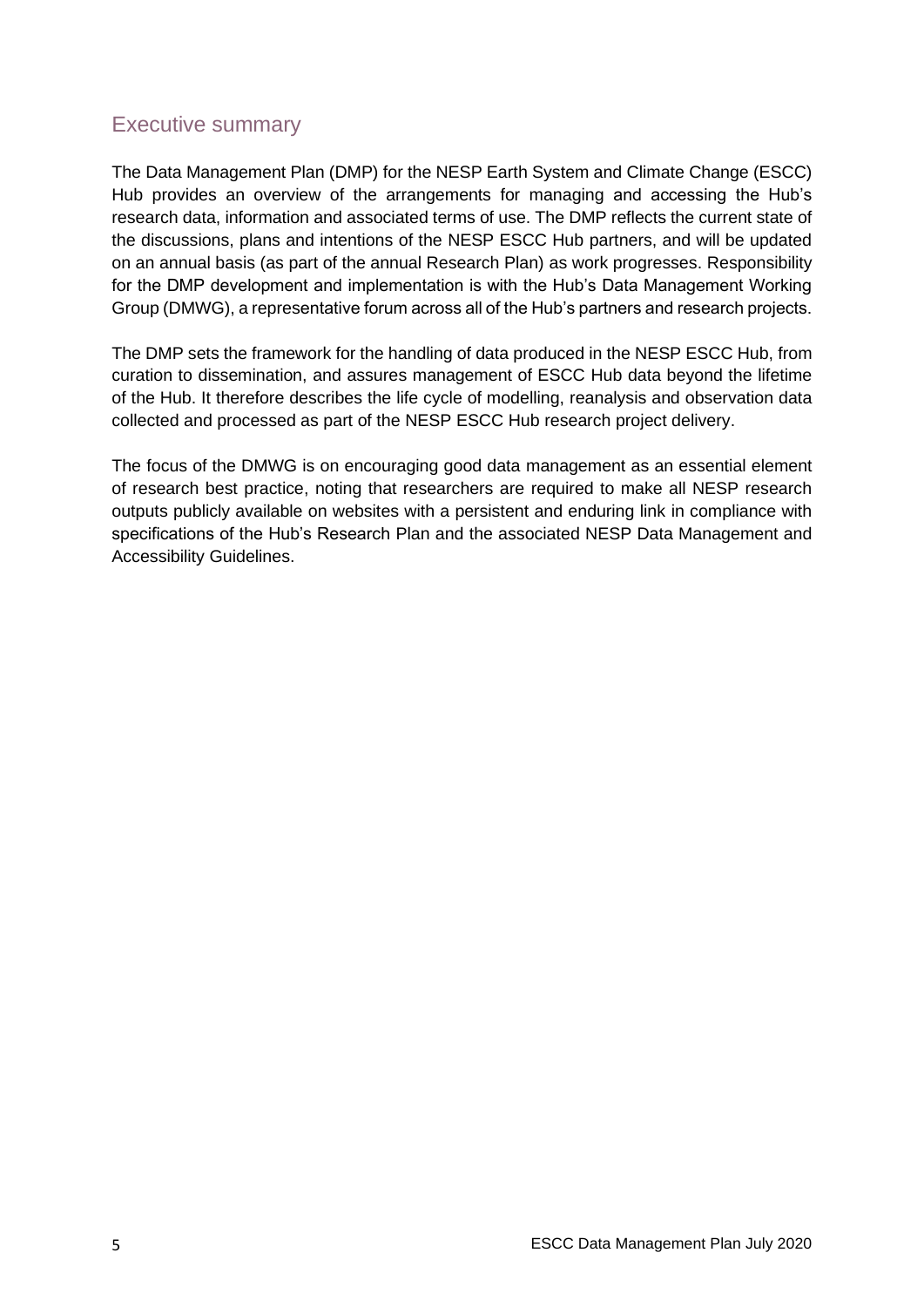## <span id="page-5-0"></span>1 Introduction

#### **Why a Data Management Plan (DMP)?**

The prerequisite for meaningful use, re-use or recombination of research data is that they are well documented according to accepted and trusted standards. Those standards form a key pillar of science because they enable the recognition of suitable data. To ensure this, agreements on standards, quality level and sharing practices have to be negotiated. In compliance with the *[NESP Data Management and Accessibility Guidelines V3.0 \(2017\)](file://///fsvic3-mel/CMAR-Home1/goo17h/NESP/Data%20&%20Information%20Management/nesp-data-accessibility-guidelines-v3.pdf)* (see Appendix A) the NESP ESCC Hub has a requirement to develop a 'data and information' management plan for all projects approved under the annual Research Plan. The purpose of the plan is to facilitate 'successful delivery of open access research', with emphasis on ensuring discoverability, accessibility and utility/re-use of all Hub 'research products' (that is,

## **What kind of data are considered in the DMP?**

the Hub aims to follow FAIR data principles).

For the purposes of this DMP, the definition of 'research products' includes:

- New raw data sets including model outputs and spatial data produced by ESCCrelated work
- Data analysis and derived data products such as GIS maps
- Models and other tools such as software created by the research process, including value-added digital products derived from off-the-shelf/open-source software (e.g. Decision Support Tools) as well as new apps and APIs
- Analysis code developed to produce data products and journal publications where appropriate
- Websites and apps for mobile phones, tablets etc
- All publications including journal papers, books/book chapters, reviews
- All 'grey' literature (e.g. Fact Sheets, posters, technical reports etc)
- Visualised data, including images, maps, videos etc
- Unspecified emerging technology

A key requirement of this plan is for projects to routinely record, collate and communicate metadata statements based on a standard template for all 'research products' generated from Hub-funded research and outreach activities. The metadata statements are based on accepted best practice (including being consistent with the National Environmental Information Infrastructure and mandatory requirements of the Australian Standard ANZLIC Metadata Profile).

For the ESCC Hub, the metadata template (see Appendix B) was adopted from the Australian Climate Change Science Program (ACCSP). The ACCSP metadata template was constructed with support from CSIRO IM&T as part of the development of the CSIRO Data Access Portal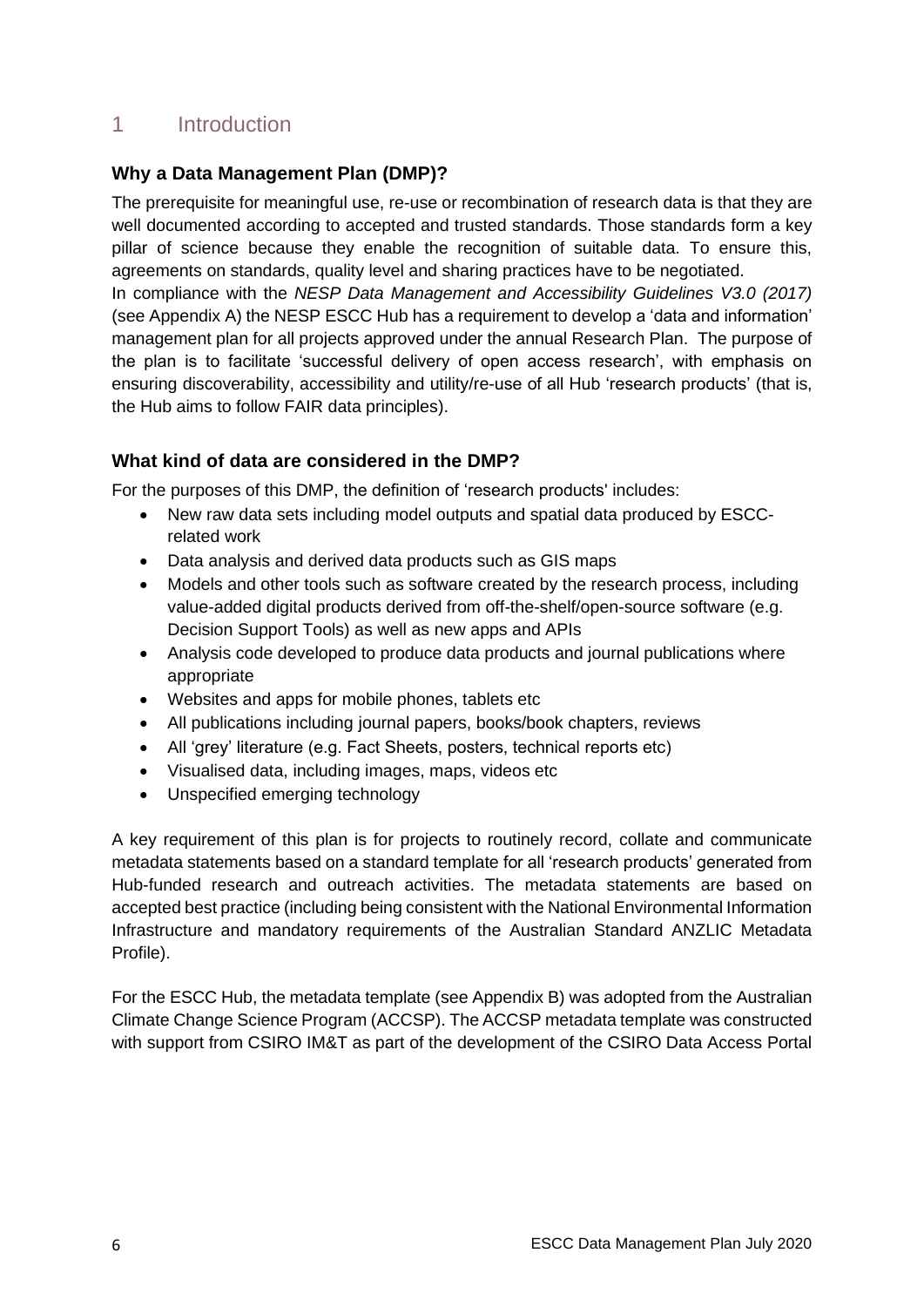linked to relevant national repositories including the Australian National Data Service (ANDS) data discovery portal. Minimum requirements for metadata statements for NESP include:

- To be available online, with links to the relevant products (data/code/documents etc) and accessible via metadata discovery facilities
- Identifies attributes, methods and procedures used for determining all values within relevant datasets
- Uses standard taxonomies, and/or defines or links to online definitions of all terms used in description of the datasets
- Provides contacts and access locations for the data, and
- Provides provenance for any data that are used in generating research products.

#### **Scope**

The target audience of the DMP is all NESP ESCC Hub project team members, partners and other research organisations using the data and information produced by the Hub.

## <span id="page-6-0"></span>2 Principles

The following guiding principles apply for all NESP ESCC Hub data management activities:

2.1. All research data generated by the Hub is deemed 'open-access', and ownership of such data and associated IP created by researchers within the NESP ESCC Hub is determined according to and consistent with the relevant provisions of the NESP head legal agreement between DAWE and CSIRO as the host agency for the Hub. Hub data and IP are not the property of individual Hub researchers.

2.2. NESP ESCC research data will be made publicly available whenever legally, ethically and contractually possible, where necessary/appropriate subject to relevant licence conditions to manage NESP ESCC's intellectual property rights and/or other technical requirements (for example to ensure data are used appropriately within specified limitations).

2.3. A whole-of-life-cycle project approach should be taken to managing NESP ESCC datasets commencing with the project planning stage and ending with the data in an appropriate persistent repository for long term management and curation to ensure future identification and availability.

2.4. Each research dataset developed by a project must have an identified custodian, and responsibility for the dataset must be transferred to an ongoing custodian or generic email contact in the relevant Hub partner agency prior to the end of the project.

2.5 The privacy of human subjects will be maintained by managing all data involving human subjects in accordance with standard Privacy Policy and the Ethical Conduct of Human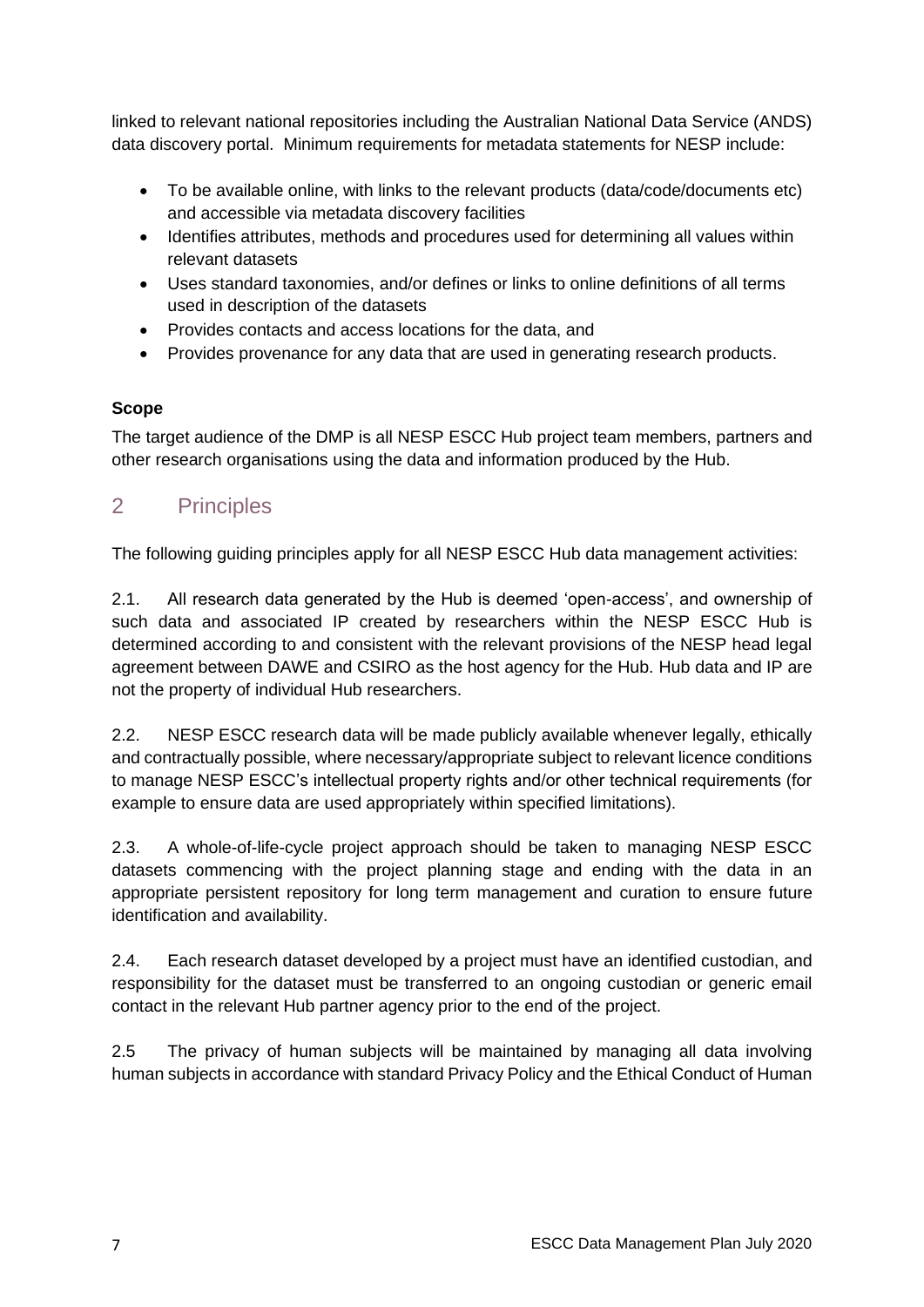Research Procedure, including full compliance with CSIRO ethics approval processes (unless otherwise agreed with the HPMT).

2.6. All project datasets must be registered and adequately described in the NESP ESCC metadata catalogue using the specified standard Hub metadata template, whether the datasets are hosted by NESP ESCC or elsewhere. Such metadata statements are to be lodged with HPMT as soon as is reasonably possible once the data are created/utilised for project purposes, and no later than the completion of relevant project deliverables/milestones.

2.7. Research data must be retained in a durable and retrievable form indefinitely, unless a case is made that the data are of zero potential value for future reuse (for example containing erroneous values, test data, model outputs of no long term significance, or data that is so easily re-created that long term storage is not justified). The responsibility for storage and curation of the Hub's data is with the relevant Hub partner agencies as determined by the relevant project LCI in consultation with the HPMT.

2.8. Third party datasets acquired for project internal use should be acquired under the widest possible licence provisions (for example permitting NESP ESCC-wide reuse wherever possible), with appropriate acknowledgment to the source described in the relevant metadata statement. Datasets obtained from third parties for use in NESP ESCC research must be appropriately licenced for open publication of derived products.

2.9. NESP ESCC will comply with all other (i.e. non NESP/Hub specific) relevant contractual and legal obligations and existing data licence conditions (e.g., Privacy Act) when deciding how to manage data (for example where, when and how to publish).

2.10. Project LCIs and data managers are required to be aware of any underlying agreements and associated/other conditions relevant to data management/access whether or not they are explicitly stated in NESP Hub contracts.

2.11. NESP ESCC DMWG will oversee data management policy for the Hub, including to facilitate where possible convergence of data management activities and infrastructure needs.

## <span id="page-7-0"></span>3 ESCC Hub Roles and Responsibilities

**Lead Chief Investigator (LCI)** is responsible for the day to day operation of the Hub's projects. This person will oversee implementation of the DMP at the project level and keep it updated as the project evolves. The LCI will appoint a data custodian to the datasets that the project will use, collect or generate. There may be more than one data custodian in a project. In most cases the LCI is the person who creates the initial project proposal that is used to seek approval to pursue the project and is therefore also the person responsible for including data management activities at the project level. The LCI is also the person to represent the project on the Hub DMWG, unless otherwise delegated (to one or more nominated data custodians).

**Data Custodian** is the person who is assigned formal administrative responsibility for the appropriate management of the project datasets by the LCI. This person is responsible for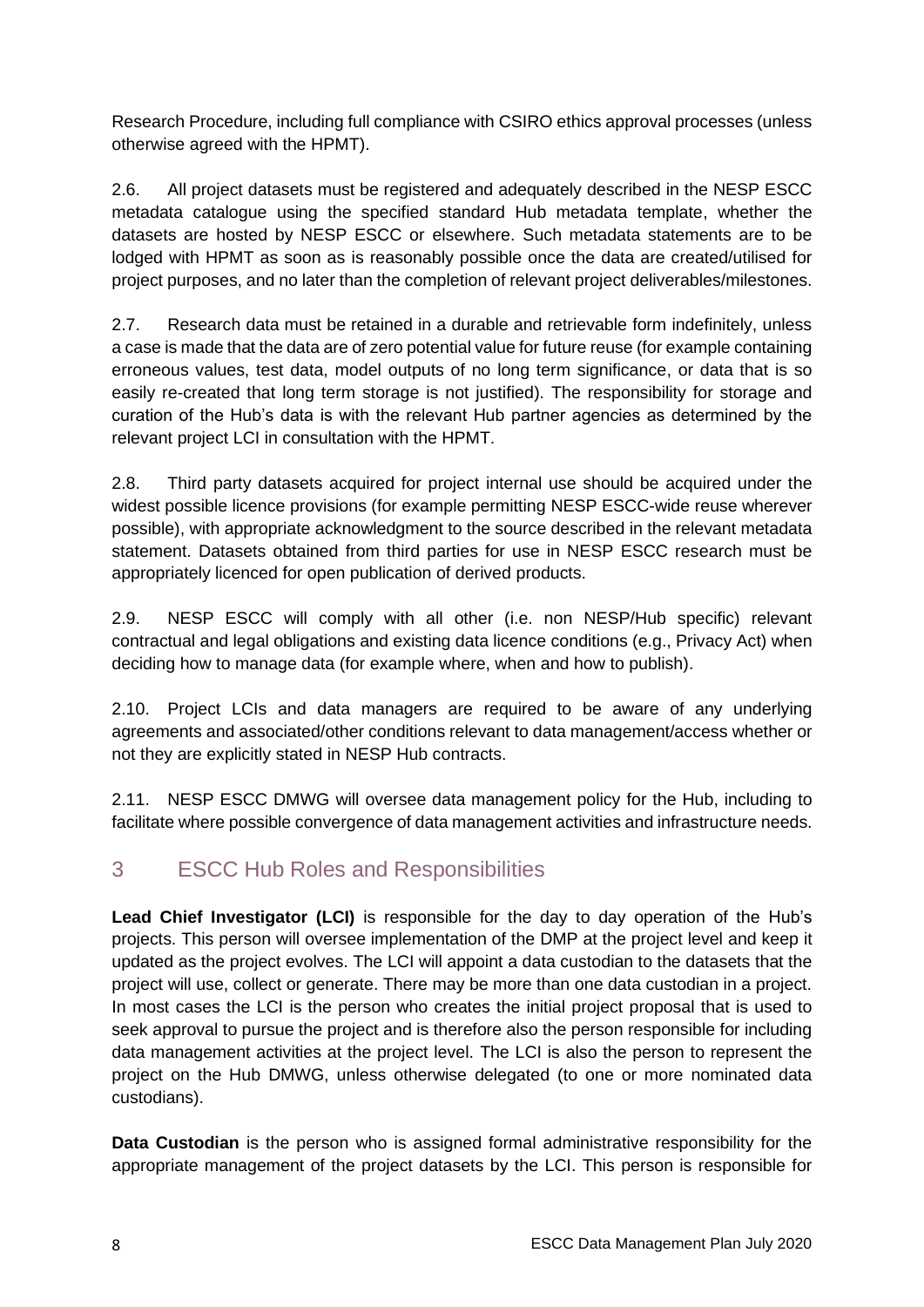ensuring the safety of data during the project, creating metadata records and ensuring it is appropriately stored. A data custodian retains responsibility for a dataset until that responsibility is passed to someone else, ensuring that information and metadata about the dataset is accurate and up to date. Before the end of the project, the Custodian, in consultation with the HPMT, should choose a suitable long-term repository for the data, deposit it and make sure that the data is published (i.e. made publicly available) wherever possible.

| <b>ESCC Hub Project</b> | <b>Data Contact/DMWG member</b>                     | <b>Email</b>                                                                                                                         |
|-------------------------|-----------------------------------------------------|--------------------------------------------------------------------------------------------------------------------------------------|
| Project 5.1 (Rashid)    | H. Rashid, P. Dobrohotoff, C.<br>Mackallah          | harun.rashid@csiro.au<br>peter.dobrohotoff@csiro.au<br>chloe.mackallah@csiro.au                                                      |
| Project 5.2 (Chung)     | C. Chung, F. Delage                                 | christine.chung@bom.gov.au<br>francois.delage@bom.gov.au                                                                             |
| Project 5.3 (Grose)     | C. Trenham, T. Erwin, S. Narsey                     | claire.trenham@csiro.au<br>tim.erwin@csiro.au<br>sugata.narsey@bom.gov.au                                                            |
| Project 5.4 (Kirono)    | C. Heady, H. Zheng                                  | craig.heady@csiro.au<br>hongxing.zheng@csiro.au                                                                                      |
| Project 5.5 (Dowdy)     | A. Dowdy, M. Thatcher, H. Ye,<br>K. Walsh, J. Evans | andrew.dowdy@bom.gov.au<br>harvey.Ye@bom.gov.au<br>marcus.thatcher@csiro.au<br>kevin.walsh@unimelb.edu.au<br>jason.evans@unsw.edu.au |
| Project 5.6 (Canadell)  | P. Briggs                                           | peter.briggs@csiro.au                                                                                                                |
| Project 5.7 (Sloyan)    | K. Stewart B. Sloyan                                | bernadette.sloyan@csiro.au,<br>kial.stewart@anu.edu.au                                                                               |
| Project 5.8 (McInnes)   | C. Trenham                                          | claire.trenham@csiro.au                                                                                                              |
| Project 5.9 (Swearer)   | S. Swearer, T. Konlechner                           | s.swearer@unimelb.edu.au<br>t.konlechner@unimelb.edu.au                                                                              |

#### **Suggested data custodians from current research projects:**

#### <span id="page-8-0"></span>4 Data Management Plan

All project proposals must include specific tasks/activities and associated deliverables/milestones to ensure compliance with the Hub's DMP. The DMP is a structured method of documenting the research datasets that a project will use or generate and ensures their ease of use and longevity.

Developing and maintaining project data in a manner consistent with the Hub's DMP ensures that all aspects of the project's data (including appropriate disposal) have been adequately addressed so that the chances of data problems during or after the project are minimised. The data management provisions for each project outline data that the project will acquire and generate so that the resources required for data management can be effectively planned. Well-designed data management ensures that important aspects of using third party data (such as licencing) and generating new data have been considered, ensure correct identification and attribution of data, foster adequately resourced data storage planning and facilitate data publishing. Having a well-designed DMP for the Hub also assists researchers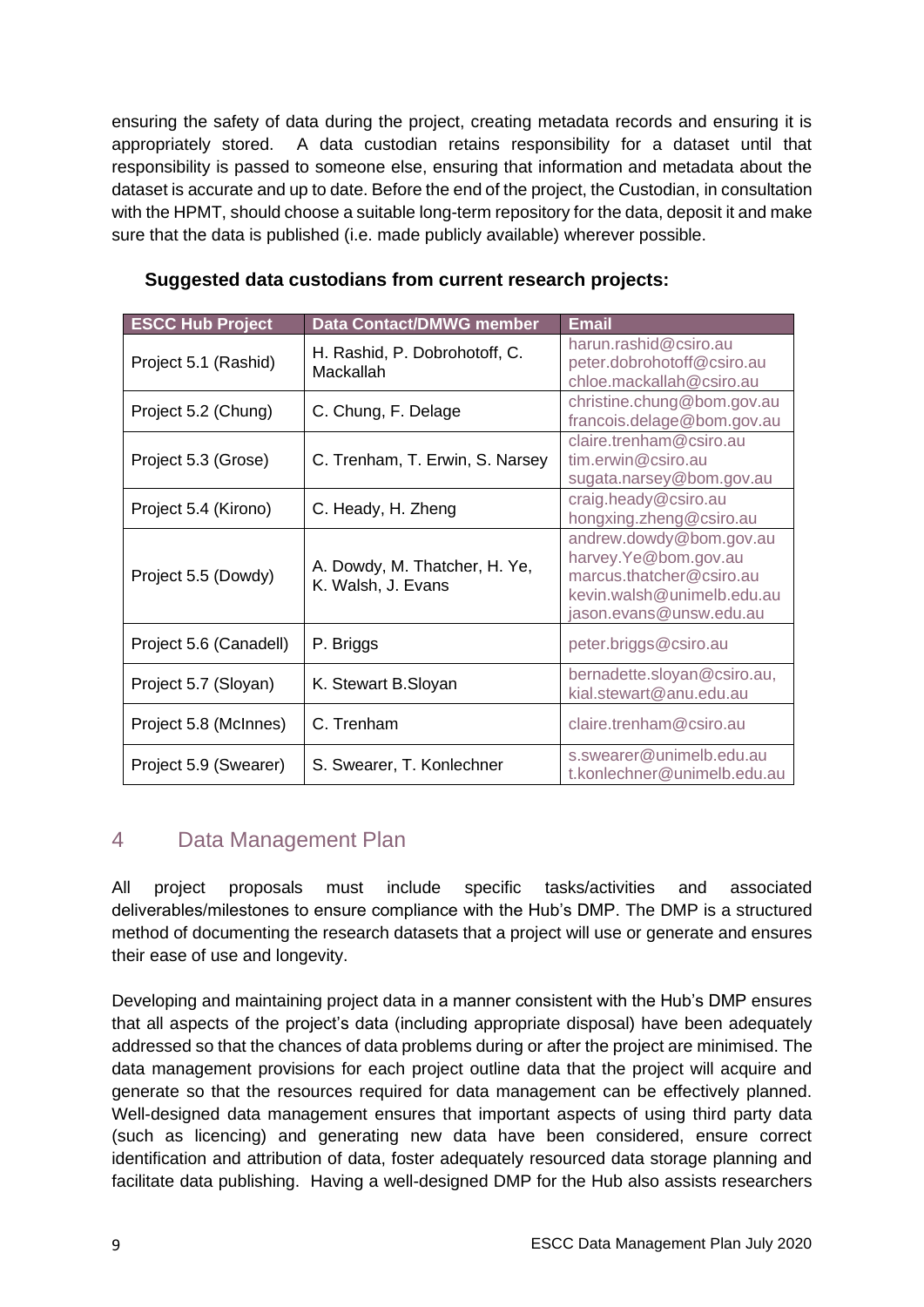in meeting requirements of the NESP Hub legal agreement with DAWE. In practice, the plan should be a living document, revisited as project requirements change.

As part of the process of developing a project proposal, thought needs to be given to the datasets that the project is likely to use as well as the datasets that will result from the project. If the project will use existing data then the Project LCI/Proponent needs to ascertain whether the datasets exist and, if so, under what conditions the project will be able to use them, what constraints, if any, these conditions will put on the project outputs and whether these conflict with the requirements of the Hub's head legal agreement with DAWE If it is necessary to negotiate for access to an existing dataset, the LCI/project proponent should negotiate a licence that covers the widest set of users possible.

The Hub's head legal agreement with DAWE is explicit about the ownership of the intellectual property rights over any project outputs, including datasets and standard IP conditions therefore apply unless different arrangements are otherwise agreed.

A template for a project data management plan (Appendix B) is downloadable at the ESCC Hub SharePoint site [\(https://teams.csiro.au/units/nesp/\\_layouts/15/start.aspx#/\)](https://teams.csiro.au/units/nesp/_layouts/15/start.aspx#/). Some of the major considerations in the Hub's DMP are outlined in subsequent sections of this document.

A recent initiative from the European Community to unlock the potential of data resources is the implementation of the FAIR Data Principles (see Appendix C), abbreviating that data should be Findable, Accessible, Interoperable and Reusable (FAIR). The FAIR principles were generated to improve the practices for data management and data curation, and FAIR intends to describe the principles in a way that is domain-independent and hence can be applied to a wide range of data management purposes, whether it is data collection of individual researchers or data management of larger research projects regardless of scientific disciplines.

## <span id="page-9-0"></span>5 Ownership and Intellectual Property Rights

At the start of each project, a clear understanding of the ownership of the rights, including any IP rights associated with each acquired or generated research dataset and any contractual constraints must be documented in accordance with the *[NESP Data Management and](file://///fsvic3-mel/CMAR-Home1/goo17h/NESP/Data%20&%20Information%20Management/nesp-data-accessibility-guidelines-v3.pdf)  [Accessibility Guidelines V3.0 \(2017\)](file://///fsvic3-mel/CMAR-Home1/goo17h/NESP/Data%20&%20Information%20Management/nesp-data-accessibility-guidelines-v3.pdf)*. All contracts for research work will include specific statements about the ownership of the intellectual property in data and data products from the project. Similarly, ownership of data should be incorporated into all contract and IP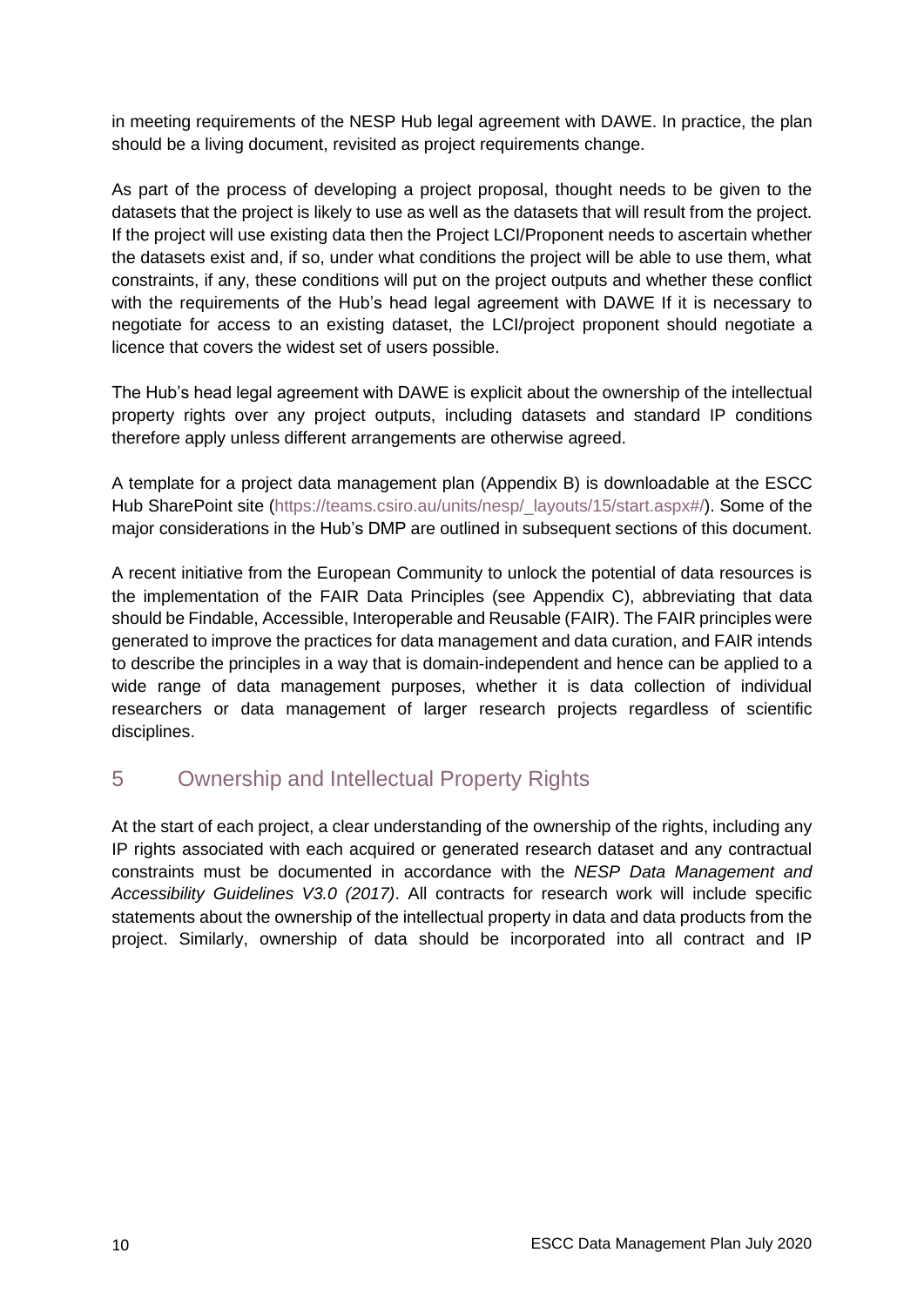negotiations. The IP/Rights statement should be included in the metadata record for the dataset so that it is visible to all.

If data belongs to a project which involves other IP such as patents and confidential information and early publication may risk IP rights, the data may not be made available unless it has been cleared for publication by the relevant IP Manager.

## <span id="page-10-0"></span>6 Data Licencing

The NESP ESCC Hub data licencing procedure complies with the spirit of government 'Open-Source Data'. It aims to increase the impact of NESP ESCC research by supporting national and international research efforts through the free exchange of data collected or generated by the NESP ESCC Hub, while ensuring that NESP ESCC Hub retains any intellectual property rights in the datasets or is otherwise able to adequately manage the data in accordance with the NESP guidelines.

NESP Hub funding agreements require all research outputs to be made publicly available under the latest Creative Commons framework using a Creative Commons Attribution licence. This should allow for research outputs to be deposited into an appropriate repository. For code and software, open licences such as GPL, MIT or the CSIRO licence may be appropriate.

## <span id="page-10-1"></span>7 Metadata

Metadata is intended to represent a definitive holding of NESP ESCC's data assets. A metadata record should be made for every dataset that a project collecting or generating – using the NESP-ESCC Metadata Template. Metadata captures information essential to understanding a dataset. It also enables discovery of a dataset, maximising re-use. Information that should be included in a metadata record includes details appropriate to the research discipline, which will be incorporated into the standard metadata schema appropriate to the discipline.

## <span id="page-10-2"></span>8 Data Storage and Management during a Project

The DMP addresses the issue of storage for data arising during the planning and operation of a project. All project data should be stored in a durable location with appropriate backup, ideally a centralised server or a file share managed and backed up by a central facility (e.g. NCI). If a portable device is used for data collection in the field, then it should be transferred to more robust infrastructure when back at the workplace (robust meaning that the data is not at risk of loss from a single hardware loss or failure). It is the responsibility of the Hub's partner agencies to provide appropriate storage for the Hub's data assets.

When data are stored in files, there should be a data registration system or documented naming convention so that it is easy to differentiate between raw data and the various versions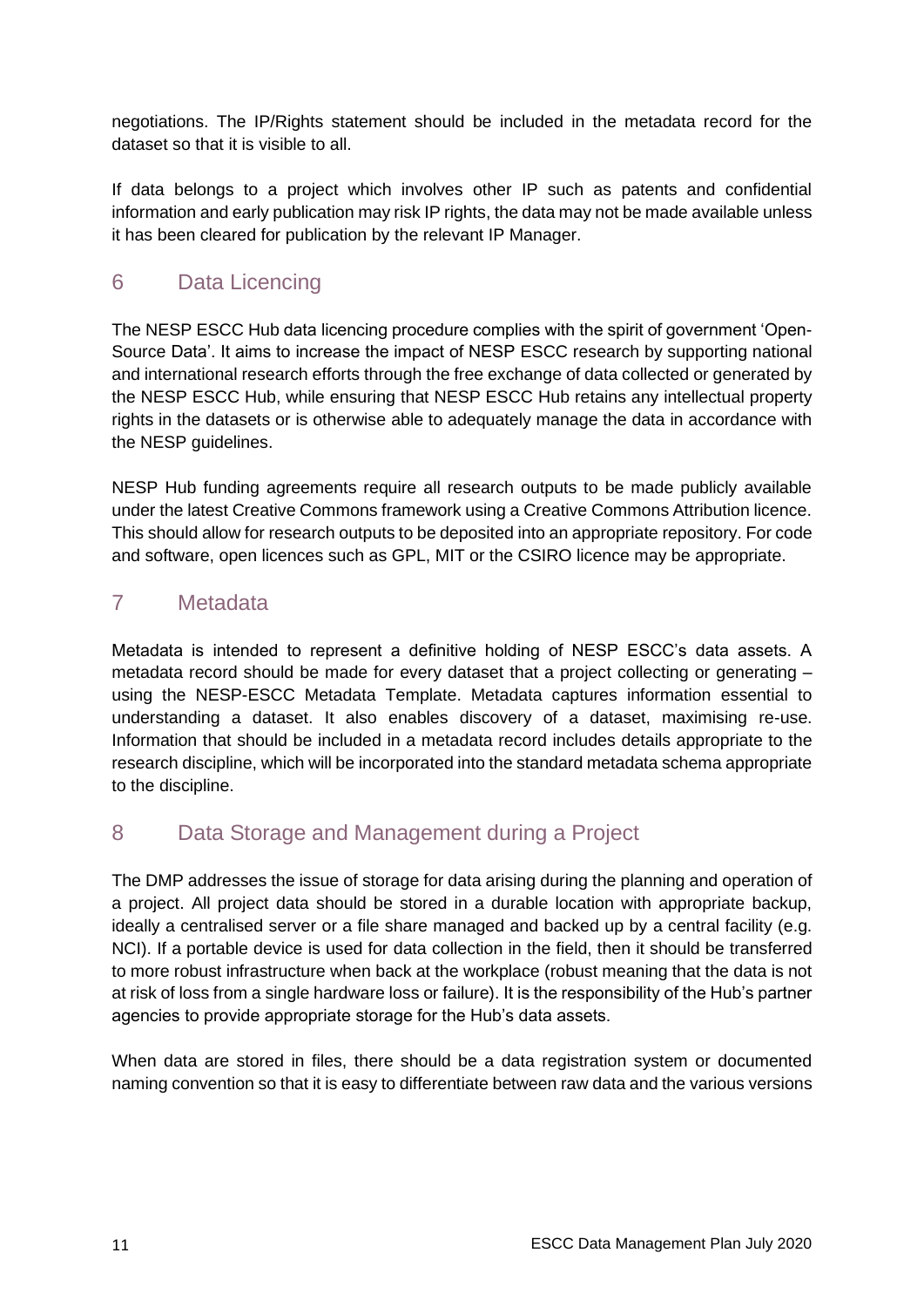of a dataset as processing evolves. These systems should permit the allocation of IDs to data to link metadata and data file.

When datasets are stored on shared infrastructure, the custodian should ensure that the access permissions for those files are appropriate to protect against accidental or malicious corruption. Write permission to these files should be restricted to the people who need to make changes and locked to future changes once data is published. Read access to these files can and should be open unless they contain personal information or there are contractual constraints requiring restrictions.

#### <span id="page-11-0"></span>9 Data Formats

Projects should use non-proprietary data formats (see [http://www.ausgoal.gov.au/open](http://www.ausgoal.gov.au/open-formats)[formats\)](http://www.ausgoal.gov.au/open-formats). For example, comma separated value (CSV) format is preferred to an Excel spreadsheet for storage of table data. PDF (and specifically PDF/A) is preferred to a Microsoft Word file for storing text.

Self-describing data formats such as netCDF and HDF are encouraged for spatio-temporal as they encapsulate much of the metadata required to use a dataset.

Any data in a non-digital form, such as field sheets or traces from instruments, should be turned into a digital form for ongoing management. Paper records should be scanned into PDF files, with sufficient resolution to ensure that the information is readable. These PDF files should be archived in the corporate record keeping system, TRIM, and the TRIM reference included in the metadata record. They can also be published in the same way as any data files. The data content of the records should be keyed into digital files of an appropriate format for analysis.

## <span id="page-11-1"></span>10 Standards

The NESP ESCC Hub will work to accommodate domain data standards or conventions, and these should be used wherever they exist. Examples are the netCDF Climate and Forecasting (CF) convention and the Gridded Binary or General Regularly-distributed Information in Binary form (GRIB) format. Where data standards or conventions do not exist, projects should develop and document their own conventions for data storage, for example defining noncryptic variable, field and file names and using consistent standard units throughout the project. These standards should meet international conventions. Where disciplinary metadata taxonomies exist, these should be used and links provided, and digital metadata records (such as in netCDF headers) should be both machine- and human-readable.

## <span id="page-11-2"></span>11 Data Storage and Management at the End of a Project

Before the end of a project, datasets must be appropriately described and stored in an approved persistent repository so that they remain available for future re-use. Repositories managed by local data management groups are recommended as the default for long-term storage of datasets. It is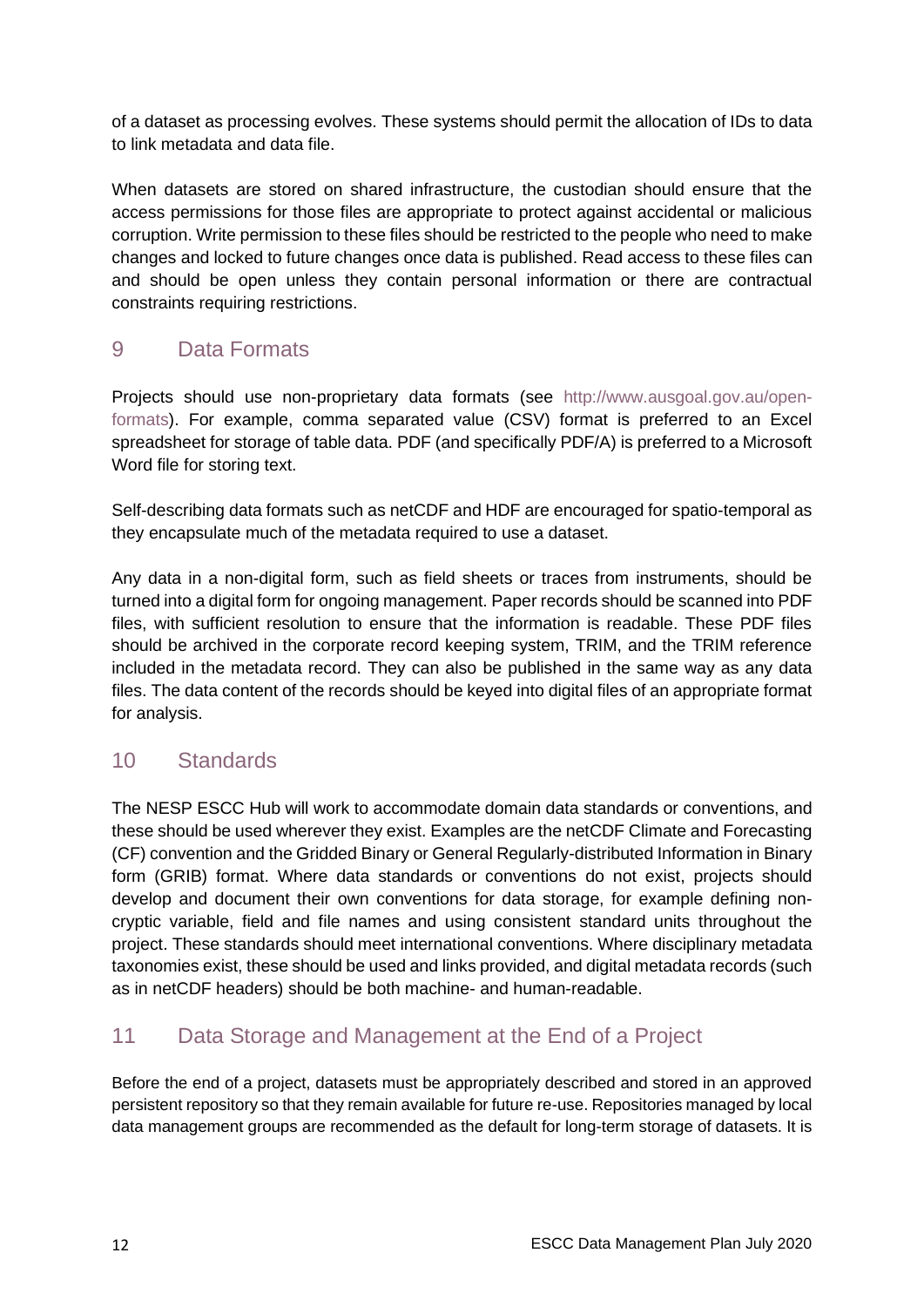the responsibility of the Hub's partner agencies to ensure appropriate storage for the Hub's data assets. Examples of suitable repositories include:

- repositories for international programs such as Argo and the World Ocean Database
- Accredited repositories such as the AODN (ocean data) or CSIRO's Data Access Portal (smaller data sets and other research products)
- The Oceans and Atmosphere Data Warehouse
- NCI's repository (large scale data)

Data stored in centralised repositories should also be published via appropriate webservices including for direct download (FTP or HTTP) and OPeNDAP for netCDF data. WMS and other OGC web services should also be provided where possible.

Repositories which are funded by short-term funding are not considered to be suitable repositories. Data distribution outside of repositories is not recommended as the only form of data delivery – e.g. data should not be delivered only via an FTP or apache server which is not part of a formal repository.

Repositories which provide DOIs to allow the citation of research products are recommended. AODN, DAP and NCI all offer DOI minting services. Code and software, where appropriate, may be published and DOIs minted through CSIRO's DAP or Zenodo as well as linking to bitbucket or github repositories.

Regardless of where data is stored, a NESP-ESCC project-hosted metadata entry must be created to indicate the location of the data. Whenever a dataset is moved, the metadata for that dataset must be updated to show the new location and any additional access information.

## <span id="page-12-0"></span>12 Retention and Disposal

Most datasets in domains of research do not have a defined lifetime. They may be of value for many years to come and should therefore be retained indefinitely. Some exceptions will be datasets like model run outputs where the model or input data was found to be significantly flawed or otherwise of no lasting value.

Raw data should be retained for the life of the dataset. Storing a copy of the original data as well as any processed or quality-controlled version will enable researchers to go back and reprocess the data if the need arises. Any software or configuration information that is relevant to the dataset should be stored with the dataset wherever possible, and where possible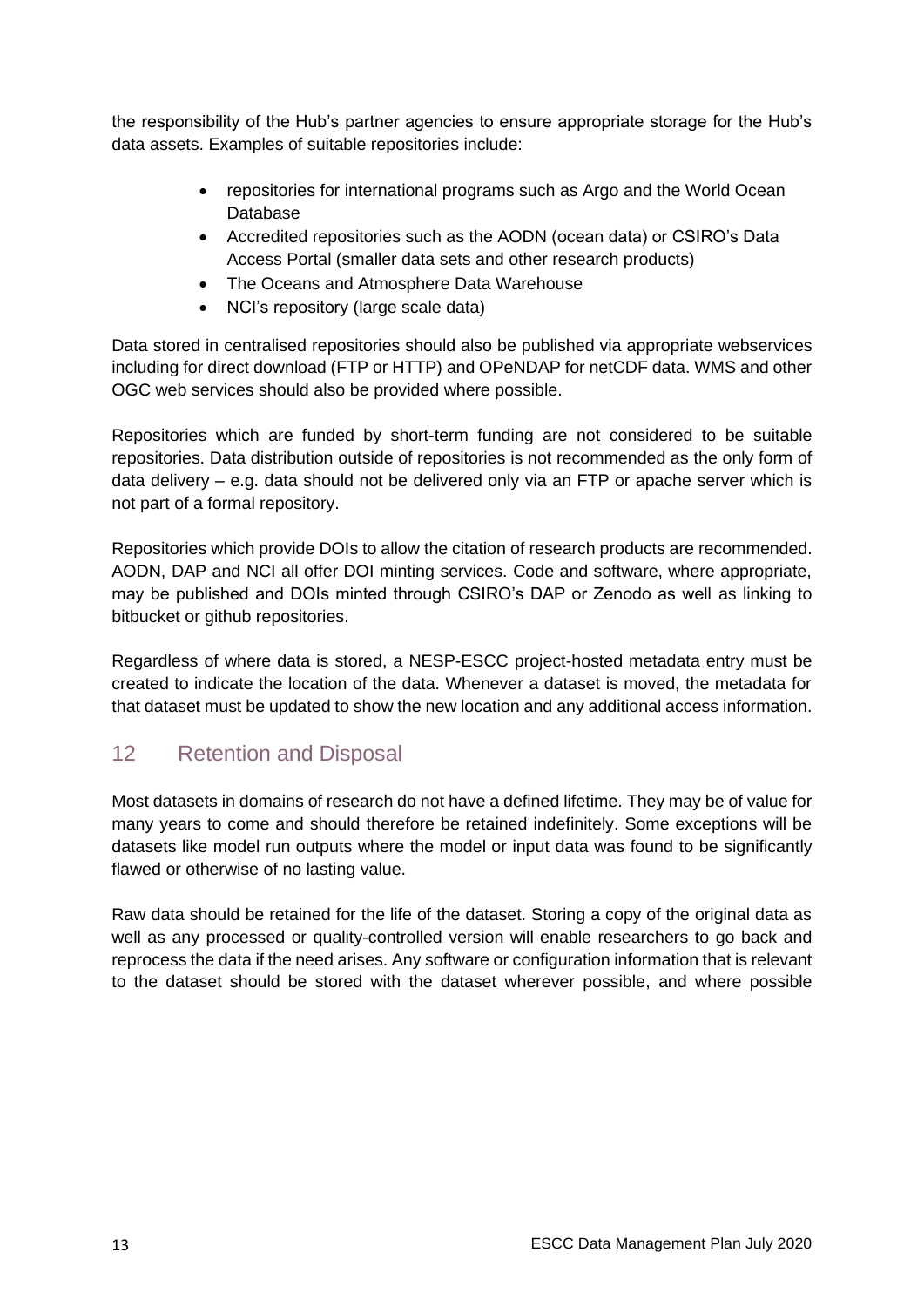processing provenance (e.g. versions of software/tools used) should be recorded alongside the data.

Paper records such as documents and photographs, including those that have been scanned, should be stored in a way consistent with the requirements of standard Records Management Service.

## <span id="page-13-0"></span>13 Publishing and Data Citation

NESP ESCC datasets should be published before the end of the project and in compliance with specified deliverables/milestones of Annual Research Plans unless there are legal, contractual, ethical or privacy requirements that prevent this. The default licence for data is the *[Creative Commons Attribution CC-BY](https://creativecommons.org/licenses/by/3.0/au/deed.en) 4.0*.

Datasets can be published using a range of technologies. At the simplest level, a link in a metadata record can point to a downloadable file that contains a bundle of the dataset licence, metadata and the data files, as long as the location of the files and the data server itself is persistent and well managed.

Some persistent data repositories can assign a [Digital Object Identifier](http://en.wikipedia.org/wiki/Digital_object_identifier) (DOI) to data to provide unique identification of the data and facilitate data access and citation. Data citation ensures that the scientists who acquired the data are given due recognition for their work.

#### <span id="page-13-1"></span>14 Data Sharing

Each Metadata Statement needs to have a description of how data will be shared, including access procedures, embargo periods (if any), outlines of technical mechanisms for dissemination and necessary software and other tools for enabling re-use, and definition of whether access will be widely open or restricted to specific groups. The metadata statement should identify the repository where data will be stored, indicating in particular the type of repository (institutional, standard repository for the discipline, etc.). In case the dataset cannot be shared, the reasons for this should be mentioned (e.g. ethical, rules of personal data, intellectual property, commercial, privacy-related, security-related).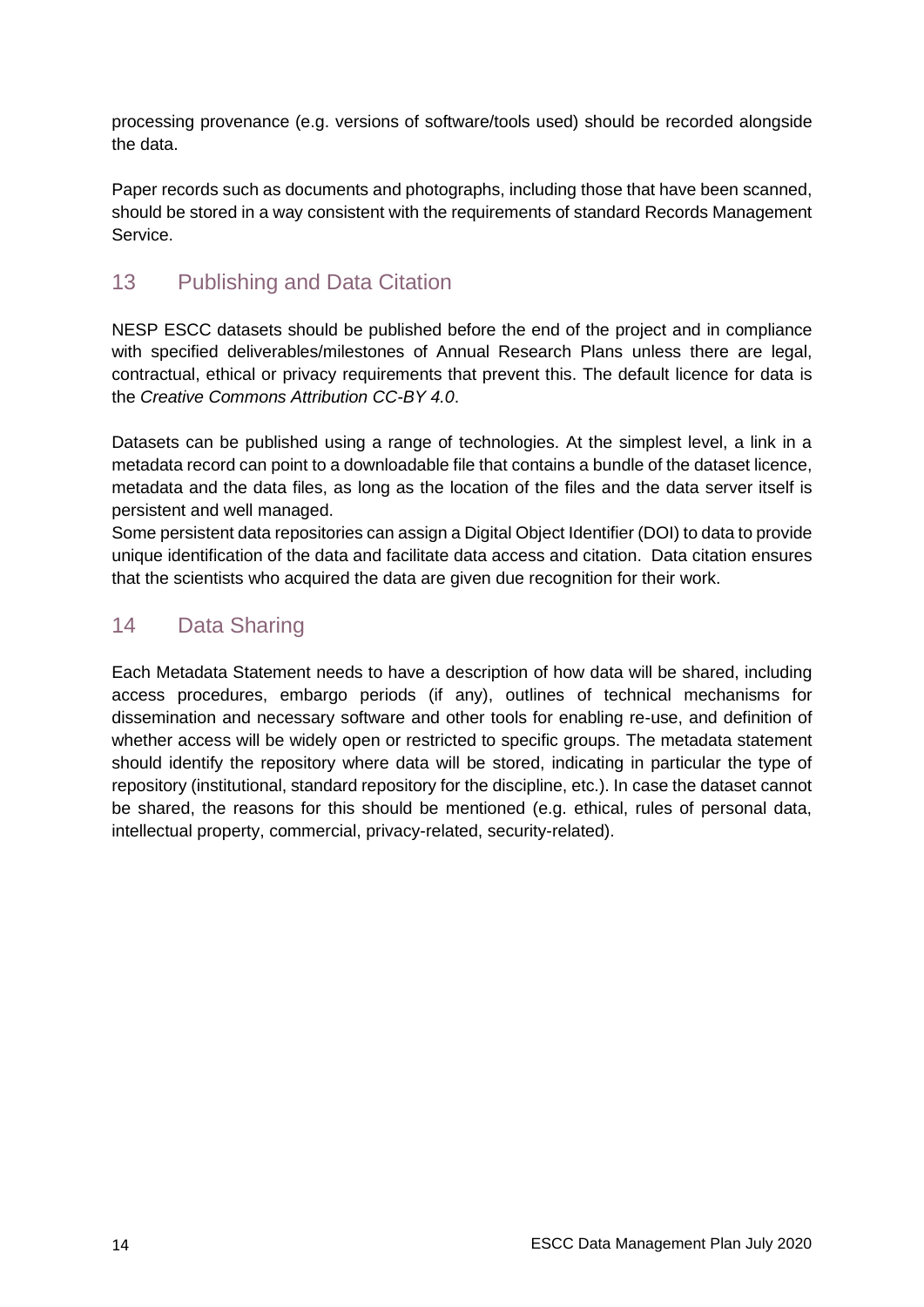#### <span id="page-14-0"></span>15 Definitions

- **Research data** qualitative or quantitative attributes of a variable or set of variables. In the context of this document, data includes measurements, observations, values derived from measurements or observations and the output of models, as well as economic, social and other data types acquired for research purposes. Data may be digital (for example numeric values, text, digital imagery and video) or non-digital (for example field or laboratory data sheets and printouts, maps, analogue imagery).
- **Dataset** a set of related data values that forms a coherent unit, for example as collected by a common method for a particular study, such as all CTD data recorded on a particular voyage or the output from a particular run of a model.
- **Data management** the execution of practices and procedures to ensure that datasets are suitably designed, stored, protected, described and available.
- **Metadata** information that properly and adequately describes a dataset.
- **ESCC researcher** all references to staff in this document mean people within NESP ESCC Hub projects as well as affiliates.
- Affiliate a person associated with a NESP ESCC project; including contractors, consultants, seconders, visiting scientists, fellows, students and trainees.
- **Project Proponent** the person who creates the initial project proposal that is used to seek approval to pursue the project (typically the LCI).
- **Lead Chief Investigator (LCI)** the person responsible for the day to day management of the project (often also referred as the 'project leader').
- **Data Custodian** the person with administrative responsibility for the appropriate management of a defined dataset.
- **Persistent data repository** a persistent repository is a facility where a collection of datasets is stored and maintained in a rigorous way so that they remain discoverable and accessible over the long term using the same address. The repository technology is managed so that it remains current and data integrity is regularly checked.
- **Data publishing** to make data freely available and accessible to others, normally by online self-service or connection to appropriate data portals. Also referred to as data sharing.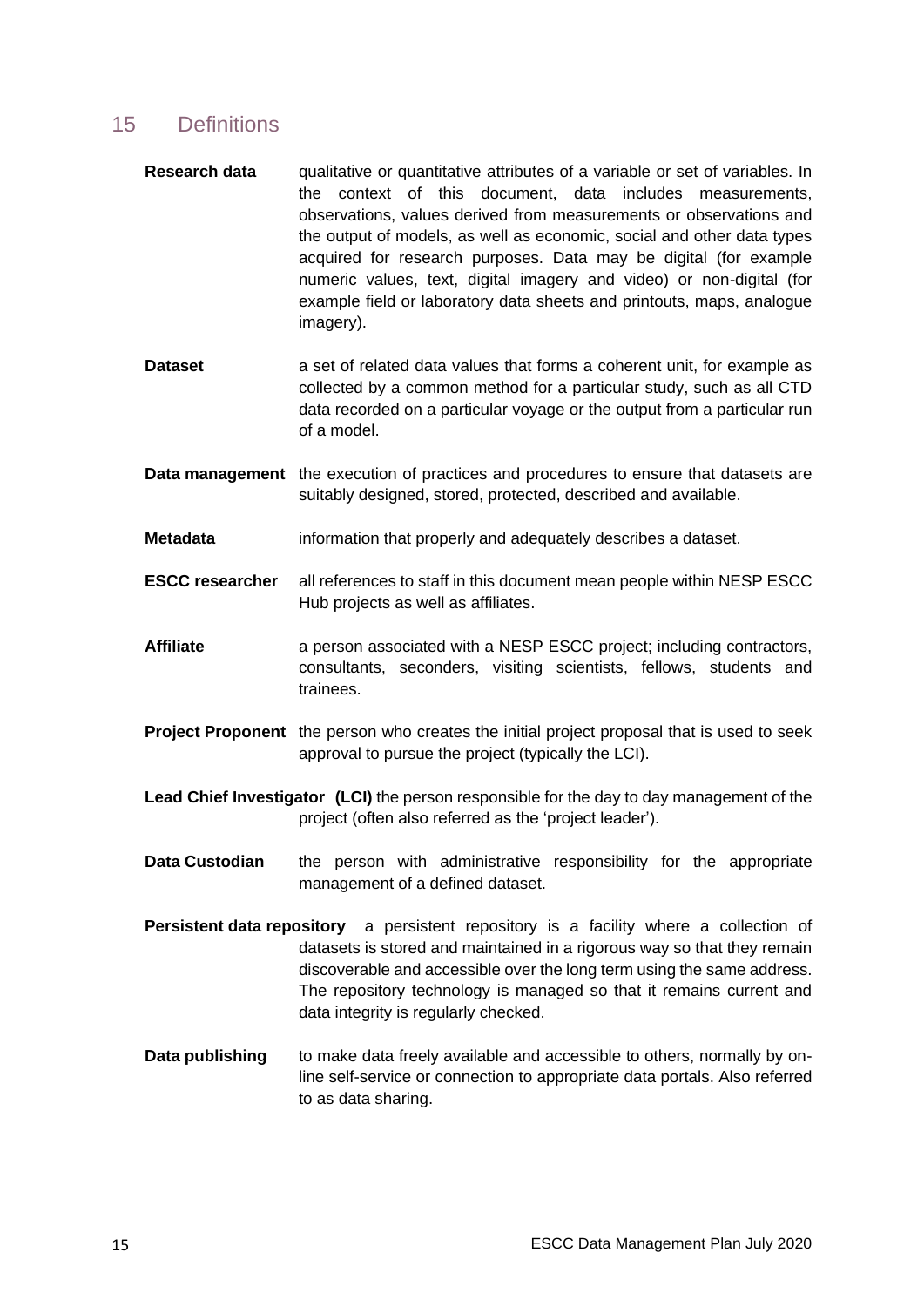## <span id="page-15-0"></span>Appendix A: Excerpt from NESP Data Accessibility Guidelines regarding peer-reviewed publications

#### **Peer reviewed publications**

Peer-reviewed publications include: peer reviewed scientific papers; books; and other peerreviewed published material. An electronic copy of all peer-reviewed articles (as accepted for publication after peer-review) must be made openly and freely available on the internet, if not immediately, then within/upon 12 months of publication. Researchers are not permitted to grant a licence for NESP funded articles to publishers if that licence does not allow the hub to place a complete copy of the article (not just an abstract or citation) on its website within twelve months of publication.

#### **Understanding pre-print, post-print and re-prints: Which should be made publicly available?**

Journal copyright arrangements often distinguish between three versions of a published peerreviewed article - pre-print, post-print and re-print. A pre-print refers to a paper that has been submitted for publication but which has not yet undergone peer-review. The manuscript is termed a post-print after the author has re-written the manuscript based on the comments of reviewers or editors. The re-print refers to the publisher's final PDF version of the paper encompassing the journal-specific formatting and which contains the same figures and text exactly as the post-print.

#### **Tools for understanding journal copyright arrangements**

It is the responsibility of the research hubs to understand the copyright and associated licensing arrangements being entered into when signing agreements with publication houses. Internet tools such as SHERPA/RoMEO can be used to determine the default position of the publication house.

Where the default position of a publication house does not conform to the NESP requirements for open access, hubs may be in a position to negotiate licensing arrangements by stipulating that their funding body has a requirement for all research products to be open access. Many journals will negotiate the licence conditions applying to individual journal articles in cases where research funding organisation has an open access policy. Some publications allow researchers to pay a fee to make the article open access. Payment of open access fees is the responsibility of the research hub. The Department's preference is for research funding to be used for research, in preference to publication fees.

Alternatively, it is often possible to negotiate with the publisher to publish under an alternative licence scheme that meets the Australian Government's open access policy. AusGOAL provides licences for a range of information access situations that are designed to manage legal risks associated with making information available for reuse and are endorsed by the Office of the Australian Information Commissioner. These include a non-commercial licence which may be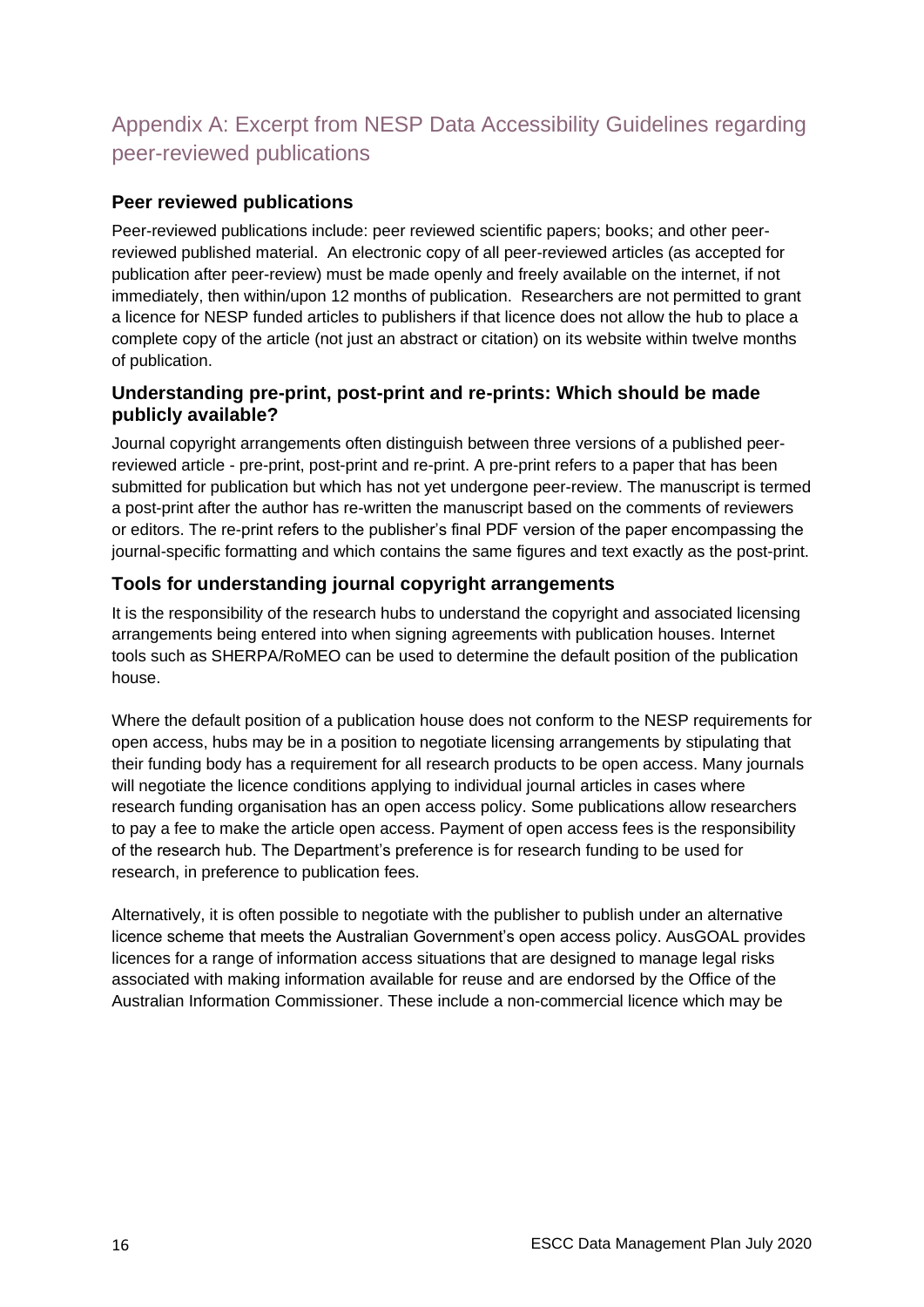acceptable to the publisher. Figure 1 is a flow diagram, which may aid in determining whether publishing in a specific journal conforms to the NESP funding agreement specifications.



**Figure 1.** Choosing a journal that conforms to the NESP funding agreement publication specifications.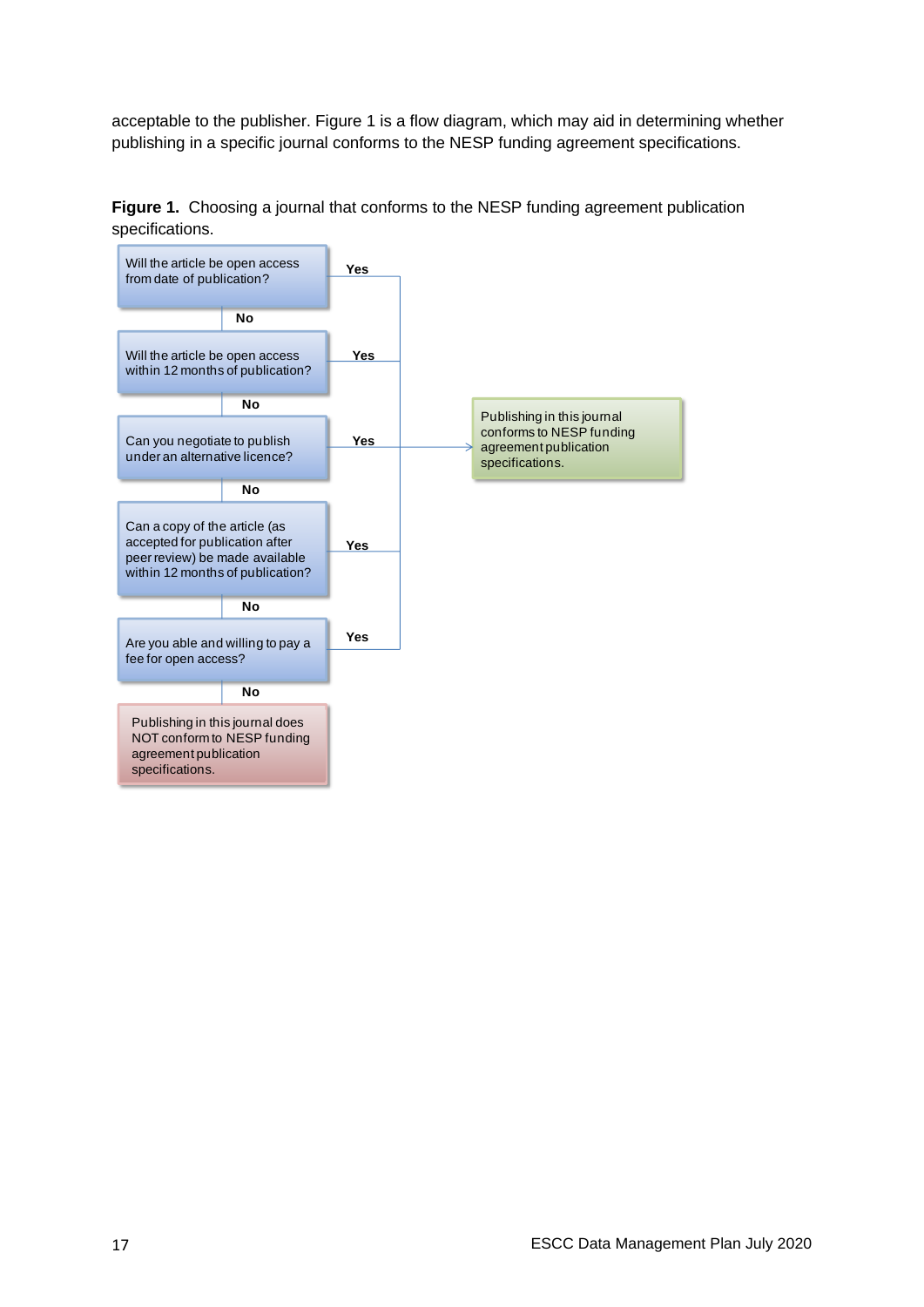## <span id="page-17-0"></span>Appendix B: NESP ESCC Hub Metadata Template

#### The link for ESCC Hub researchers to the current meta-data template is here:

[http://teams.csiro.au/units/nesp/\\_layouts/15/start.aspx#/SitePages/ProgrammeManagement.](http://teams.csiro.au/units/nesp/_layouts/15/start.aspx#/SitePages/ProgrammeManagement.aspx) [aspx](http://teams.csiro.au/units/nesp/_layouts/15/start.aspx#/SitePages/ProgrammeManagement.aspx)

#### Example of a completed metadata form for a dataset

| <b>Project details</b>        |                                                    |
|-------------------------------|----------------------------------------------------|
| <b>ESCC Project No. &amp;</b> | 2.1 Preparing ACCESS for CMIP6                     |
| Title(s)                      | 5.1 ACCESS evaluation and application              |
| <b>Project Leader(s)</b>      | Simon Marsland/Harun Rashid                        |
| Deliverable(s)                | ACCESS-CM2 model output data for CMIP6 publication |
| Data/software                 | Chloe Mackallah                                    |
| <b>Manager</b>                |                                                    |

**Research output data collection, tool or software URLs if applicable** Data located at NCI's ESGF node ([https://esgf.nci.org.au\)](https://esgf.nci.org.au/)

| <b>Description</b> |                                                                                         |
|--------------------|-----------------------------------------------------------------------------------------|
| Title              | ACCESS-CM2 model output prepared for CMIP6 under 'CMIP'                                 |
| <b>Descriptio</b>  | These data includes all datasets published for 'CMIP6.CMIP.CSIRO-ARCCSS.ACCESS-CM2'     |
| n                  | according to the Data Reference Syntax defined as                                       |
|                    | 'mip era.activity id.institution id.source id.experiment id.member id.table id.variable |
|                    | _id.grid_label.version'.                                                                |
|                    | Experiments include the DECK (piControl, abrupt-4xCO2, 1pctCO2, amip) and historical    |
|                    | simulations.                                                                            |
| <b>Temporal</b>    | Global, various year ranges.                                                            |
| and                |                                                                                         |
| <b>Spatial</b>     |                                                                                         |
| <b>Extent</b>      |                                                                                         |
| <b>Lineage</b>     | Met Office HadGEM3-GA7.1, ACCESS1-OM2, CABLE2.5, CICE5.1.2                              |
| <b>Credit</b>      | CSIRO Coupled modelling team & ARCCSS                                                   |
| <b>Keywords</b>    | Coupled modelling, CMIP6, ACCESS, climate, climate change                               |
| <b>ABS Fields</b>  | 37 Earth Sciences                                                                       |
| οf                 | 3701 Atmospheric sciences                                                               |
| <b>Research</b>    | 3702 Climate change science                                                             |
| Category /         | 3708 Oceanography                                                                       |
| Subcatego          |                                                                                         |
| ry*                |                                                                                         |

\*These are listed in

[https://www.abs.gov.au/AUSSTATS/abs@.nsf/DetailsPage/1297.02020?OpenDocument](mailto:https://www.abs.gov.au/AUSSTATS/abs@.nsf/DetailsPage/1297.02020?OpenDocument)

| Attribution/IP (complete for data, tools and software) |                                                 |
|--------------------------------------------------------|-------------------------------------------------|
| <b>Owning Organisation</b>                             | <b>CSIRO</b>                                    |
| <b>Collaborating</b>                                   | <b>CSIRO &amp; ARCCSS</b>                       |
| <b>Organisations</b>                                   |                                                 |
| Primary contact for this                               | Chloe Mackallah                                 |
| data                                                   | access csiro@csiro.au, chloe.mackallah@csiro.au |
| <b>Lead Researcher</b>                                 | Dave Bi                                         |
|                                                        | dave.bi@csiro.au                                |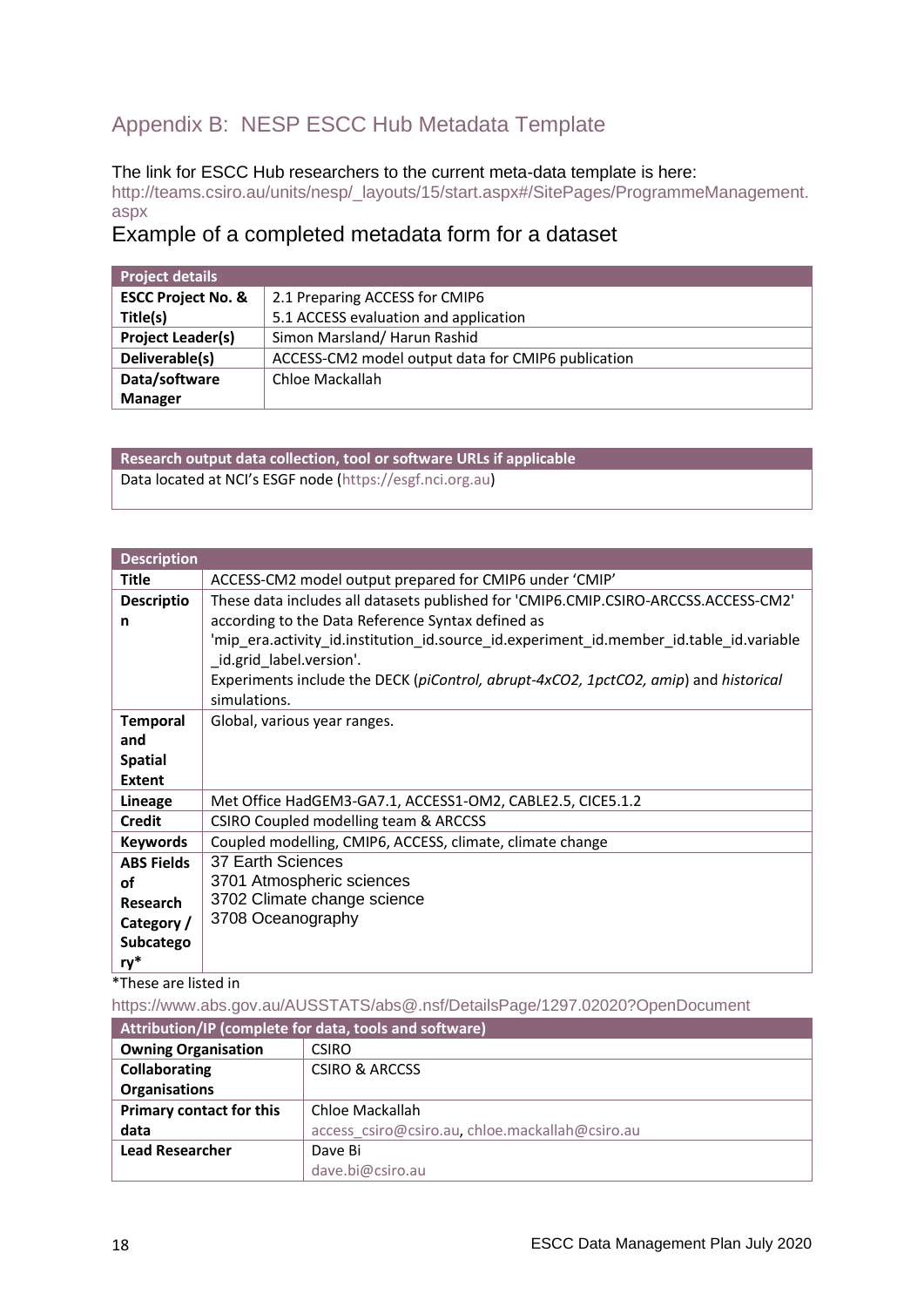| <b>Contributors</b> | CSIRO coupled modelling team & ARCCSS                              |  |
|---------------------|--------------------------------------------------------------------|--|
| <b>Access</b>       | Publicly available at NCI's ESGF Node (https://esgf.nci.org.au)    |  |
| Licencing           | CC BY-SA 4.0                                                       |  |
|                     | Consult https://pcmdi.llnl.gov/CMIP6/TermsOfUse for terms of use   |  |
|                     | governing CMIP6 output, including citation requirements and proper |  |
|                     | acknowledgment.                                                    |  |

| Related materials: publications, tools, websites, related input data. |                                                                                 |  |
|-----------------------------------------------------------------------|---------------------------------------------------------------------------------|--|
|                                                                       | Please provide full citations for publications, data and software.              |  |
| <b>Details</b>                                                        | <b>URL</b>                                                                      |  |
| ACCESS-                                                               | TBA (Bi et al. 2020, JSHESS, under review)                                      |  |
| CM2 model                                                             |                                                                                 |  |
| description                                                           |                                                                                 |  |
| paper                                                                 |                                                                                 |  |
| Local data                                                            | gadi.nci.org.au:/g/data/fs38/publications/CMIP6/CMIP/CSIRO-ARCCSS/ACCESS-CM2    |  |
| copy at NCI                                                           |                                                                                 |  |
| on Gadi in                                                            |                                                                                 |  |
| project fs38                                                          |                                                                                 |  |
| <b>Forcing</b>                                                        | https://doi.org/10.22033/ESGF/input4MIPs.1118                                   |  |
| data based                                                            | https://esgf-node.llnl.gov/projects/input4mips                                  |  |
| on                                                                    |                                                                                 |  |
| 'input4mips                                                           |                                                                                 |  |
|                                                                       |                                                                                 |  |
| Model                                                                 | https://code.metoffice.gov.uk/trac/um                                           |  |
| configuratio                                                          |                                                                                 |  |
| n at Met                                                              |                                                                                 |  |
| Office                                                                |                                                                                 |  |
| Science                                                               |                                                                                 |  |
| Repository                                                            |                                                                                 |  |
| Service                                                               |                                                                                 |  |
| (MOSRS)                                                               |                                                                                 |  |
| <b>CSIRO</b>                                                          | https://research.csiro.au/access/cmip6-submission/                              |  |
| Research                                                              |                                                                                 |  |
| website for                                                           |                                                                                 |  |
| <b>ACCESS</b>                                                         |                                                                                 |  |
| <b>DKRZ</b>                                                           | https://cera-www.dkrz.de/WDCC/ui/cerasearch/cmip6?input=CMIP6.CMIP.CSIRO-       |  |
| citation &                                                            | ARCCSS.ACCESS-CM2                                                               |  |
| DOI                                                                   | https://doi.org/10.22033/ESGF/CMIP6.2281                                        |  |
| ES-DOC                                                                | https://github.com/ES-DOC-INSTITUTIONAL/csiro-arccss-bom/                       |  |
| model                                                                 |                                                                                 |  |
| documentati                                                           |                                                                                 |  |
| on                                                                    |                                                                                 |  |
| <b>NCI Data</b>                                                       | https://geonetwork.nci.org.au/geonetwork/srv/eng/catalog.search#/metadata/f1481 |  |
| Catalogue                                                             | 6421 2540 3569                                                                  |  |
| record                                                                |                                                                                 |  |

| <b>Technical details</b>                           |       |
|----------------------------------------------------|-------|
| For data:<br>Total size of this<br>data collection | 18 TB |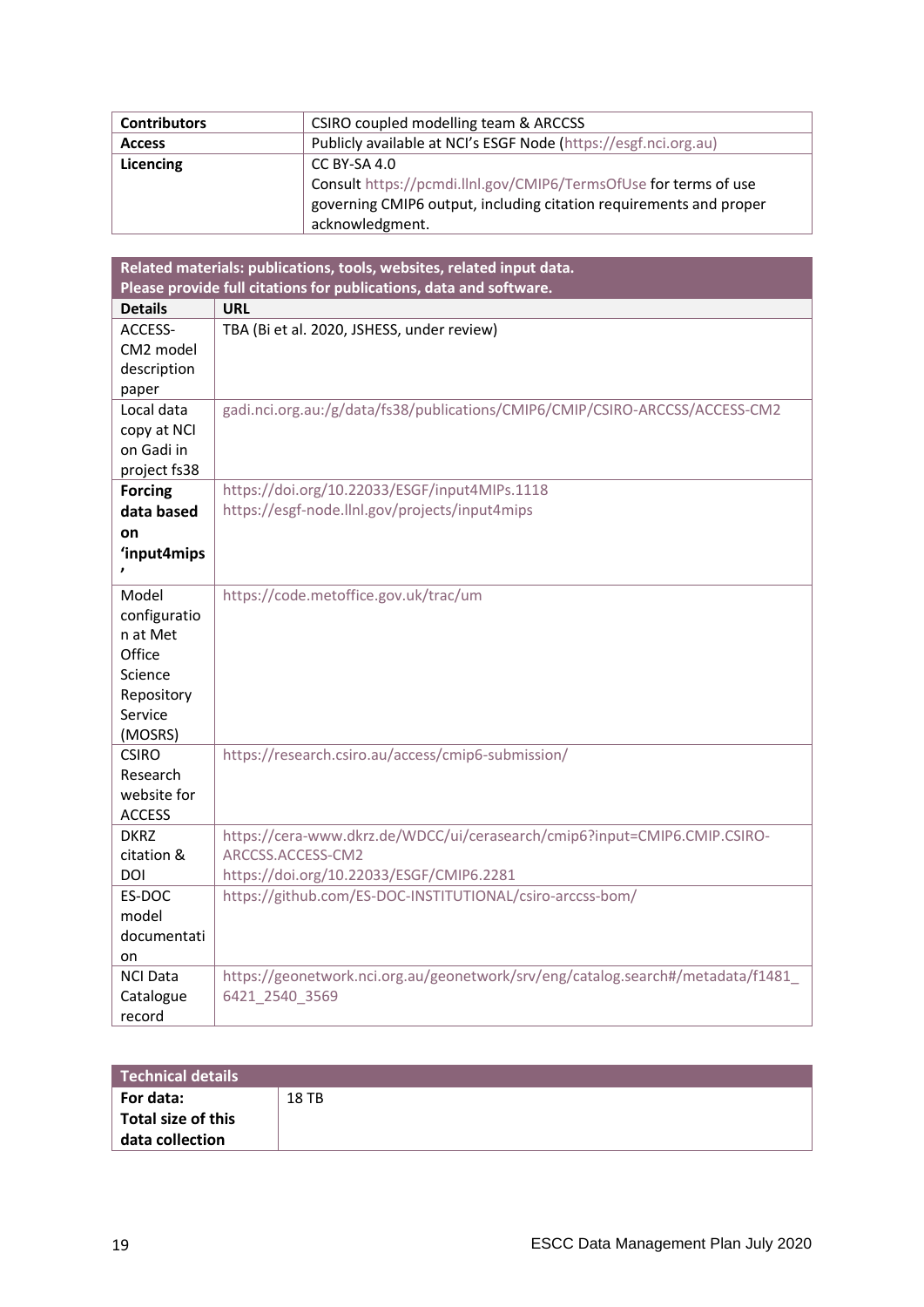| For data:                  | 9,038                                                       |
|----------------------------|-------------------------------------------------------------|
| <b>Total number of</b>     |                                                             |
| <b>Files</b>               |                                                             |
| <b>Current location of</b> | gadi.nci.org.au:/g/data/fs38/publications/CMIP6/CMIP/CSIRO- |
| files (data or             | ARCCSS/ACCESS-CM2                                           |
| software)                  |                                                             |
| Format(s)                  | netCDF4                                                     |
| Associated tool(s)/        | Rose and cylc, netCDF                                       |
| dependencies               |                                                             |
| Proposed                   | NCI; Earth System Grid Federation (ESGF)                    |
| publication host           |                                                             |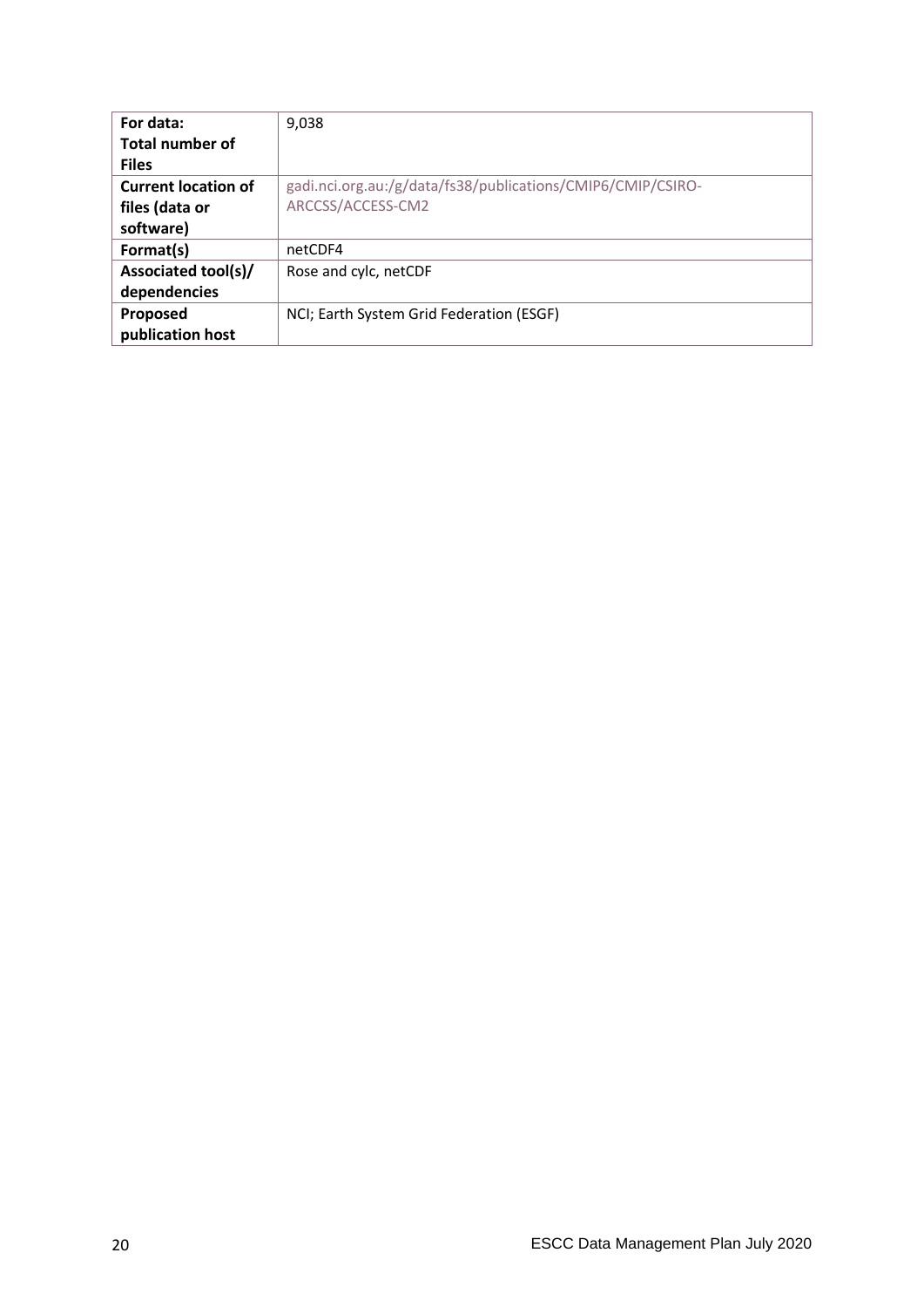## <span id="page-20-0"></span>Appendix C: FAIR principles adopted from NCI

FAIR is integrated into NCI's Data Quality Strategy as it provides a reference framework for measuring the potential contribution of data collections and data services to enhance research outcomes. The following describes how the FAIR principles have been applied at NCI:

**Findable**: The datasets on the NCI NERDIP have catalogue entries that are accessible via human and machine harvestable interfaces. The metadata standard used is conformant with the ISO 19115 standard for discovery of geospatial information and can be cross-walked with the RIF-CS profile of ISO 2146 used by ANDS Research Data Australia, as well as the Dublin Core and Data Catalog (DCAT) metadata standards used by data.gov.au. Conforming with multiple metadata standards and profiles significantly increases the discoverability of NCI datasets, both nationally and internationally. Both metadata and data are assigned a globally unique and persistent identifier. Data records are in a searchable resource and harvestable for external cross-walk.

**Accessible**: Datasets on the NCI platform are made accessible for general research access (e.g., data download for small file sizes), as well as being suitable for advanced techniques and multiple applications, including virtual laboratories, portals, common desktop tools, and programmatic access via well-known network protocols. Metadata are retrievable via standardised international CS/W repository protocols.

**Interoperable**: Wherever possible international data standards for interoperability are applied including metadata standards at both data services and at the data level; controlled vocabularies and interchangeable self-describing data formats (e.g., NetCDF4/HDF5); and accessible via network protocols and community standard APIs.

**Reusable**: Rigorous QA/QC procedures are used to validate the data against domain relevant community standards so that users are assured that the data can be accessed in consistent ways. The QA/QC validation also demonstrates that the data works across different (non-domain specific) packages, tools and programming languages deployed by the various user communities thus extending the use of the data across domain silos. All datasets have assigned license / terms or use, including access controls to allow access to data (currently only internally within NCI).

The QC and QA reports for data published at NCI record compliance with the NCI Quality and FAIR data criteria.